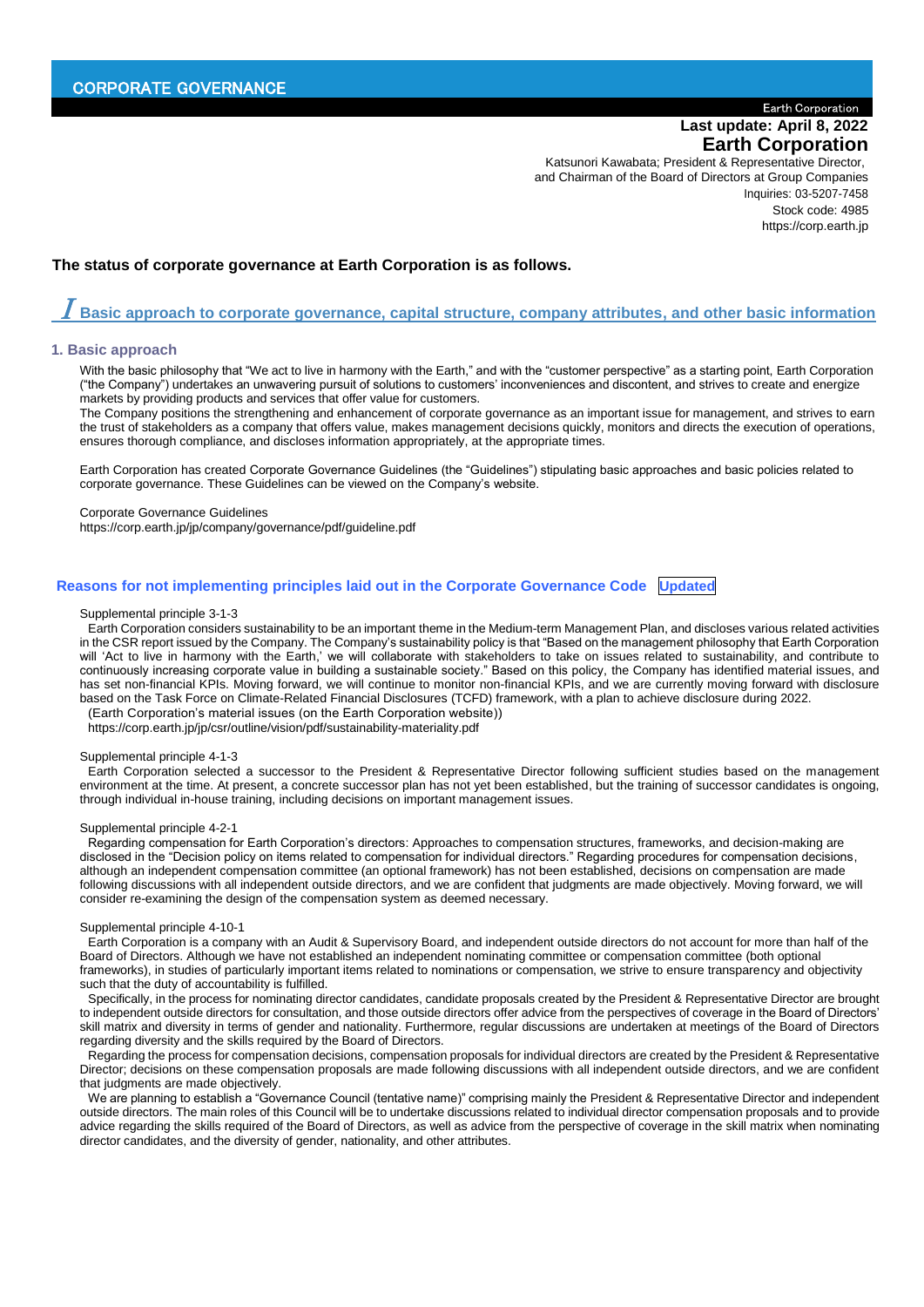#### **Disclosure based on principles laid out in the Corporate Governance Code Updated**

#### Principle 1-4

Disclosure is in accordance with the Guidelines, Chapter 2: Ensuring shareholders' rights and equality, (4) Policy regarding crossshareholdings.

#### Principle 1-7

Disclosure is in accordance with the Guidelines, Chapter 2: Ensuring shareholders' rights and equality, (5) Transactions with related parties.

#### Supplemental principle 2-4-1

Earth Corporation has created the "Earth HR Philosophy" and the "Earth HR Management Policy" to clearly document HR initiatives aimed at realizing the corporate philosophy and management goals. To ensure that diverse manpower can demonstrate their full capabilities, we promote activities aimed at reflecting this philosophy and policy in various HR initiatives, and at increasing employee motivation.

#### (Earth HR Philosophy) Growing together with employees =Challenge to Grow= WE VALUE ALL OF OUR COLLEAGUES, AND TAKE ON CHALLENGES TOGETHER

#### (Earth HR Management Policy)

- 1. Recruit people suited to Earth Policy
- 2. Foster independent people who can carry through on Earth Policy
- 3. Provide people who are willing to take on challenges with meaningful work and opportunities
- 4. Richly reward people who achieve results
- 5. Create workplaces where people can work with peace of mind
- 6. Achieve diverse workstyles

Following is an outline of the status of various initiatives in line with the HR Management Policy.

## ■ Recruit diverse individuals, and provide education and training (Policies 1, 2, and 6)

Recruiting activities in recent years include online company explanation meetings and interviews. The Company also collaborates in overseas internships as part of projects involving collaborations between industry and academia, to support the training of people who will be active in the global arena. Education/training includes three months of new employee training for new graduates who are only just entering the workforce; levelspecific training for division managers, section managers, leaders, and young employees, and periodic training sessions that take advantage of both real and online venues for training targeting specific purposes, such as English conversation, skill building for sales staff, and learning to prevent workplace harassment.

#### - Promoting participation by female employees

Approximately 40% of Earth Corporation's employees are women, and we are working to put in place an environment where women can continue working with a high level of motivation even amid changes in life stages. In terms of numerical targets for the ratio of female managers, we have set action plan targets at 8% in 2023 and 10% in 2025, based on the Women's Advancement Promotion Law.

#### - Mid-career hires

Employees joining the Company mid-career already account for more than 35% of all management positions. We will maintain this approximate level for the time being, while at the same time appointing outstanding employees who have achieved notable results to important posts regardless of whether they were hired as new graduates or during mid-career, and encouraging these employees to take on challenges.

#### - Recruiting non-Japanese employees

There are currently only about 10 non-Japanese employees working with the Company, none of whom have held management positions. In the Medium-term Management Plan, however, we have set expanding the profit base in Asia as one important strategy, so moving forward, in order to promote the acceptance of diverse manpower and increase the number of non-Japanese employees, we have set aside slots for recruitment of non-Japanese employees (both new graduates and mid-career hires), and we have set targets for recruiting non-Japanese employees at the managerial level as well.

# ■ Personnel transfers and salary/evaluation systems (Policies 3 and 4)

In addition to regular personnel transfers, starting from 2019, we have put out in-house calls for positions in keeping with manpower demand, to promote HR management that places the appropriate parties in the most appropriate positions. In the evaluation system, we are increasing the transparency of the HR system by clarifying the roles required at each level, and by clearly defining the various systems that govern levels and goals, compensation, and evaluations, and ensuring a clear understanding among employees. In addition, we are striving to increase motivation for all employees by improving incentives to work at Earth Corporation, through initiatives that include: Employee satisfaction surveys, employee awards, awards for long years of service, improving the visibility of contributions by expanding the scope of awards presented upon retirement, and the introduction of a framework designed to create an organizational culture of praise and encouraging active communications across divisions by having employees give points to one another while sending messages of gratitude and recognition.

#### ■ Workstyle reforms (Policy 5)

To achieve flexible workstyles, we continue to practice new workstyles that enable employees to work independently, for example through working from home, flextime systems, "no overtime" days, and encouraging employees to take appropriate vacations. We are also incorporating IT infrastructures into back-office operations, for example through the digitalization of various application documents and processing for expense calculations and invoicing (paperless operations), as well as approvals using electronic seals. We are building environments that accommodate flexible workstyles through which employees can work regardless of location, and we are striving to improve work efficiency and increase productivity in Company operations.

Based on our awareness of employee health as an important management theme, we created the "Earth Health Declaration," and in 2020, we were certified as a Health & Productivity Management Outstanding Organization 2021 ("White 500" company). We continue our efforts in this area, for example by hiring Occupational Health Physicians, enhancing the health management organizational structure, promoting employee health management, and making corrections to prevent long working hours.

#### ■ Promoting diversity (Policy 6)

- Promoting work-life balance

To ensure that employees are able to allocate time as required to both work and personal responsibilities, including child rearing and caring for elderly family members, we have put in place flextime systems and short working hours systems that can be adjusted in increments of 10 minutes, as well as a Work From Home system that only requires employees to come to the office once each month, and we continue our efforts to enhance these systems. As a result of these various activities, such as increasing the number of male employees taking childcare leave, in 2021, we received the Ministry of Health, Labour and Welfare "Kurumin" certification for the third time. To prevent employees from leaving the Company due to longterm care responsibilities, we have further expanded systems for supporting these employees; for example, in 2019, we expanded the leave period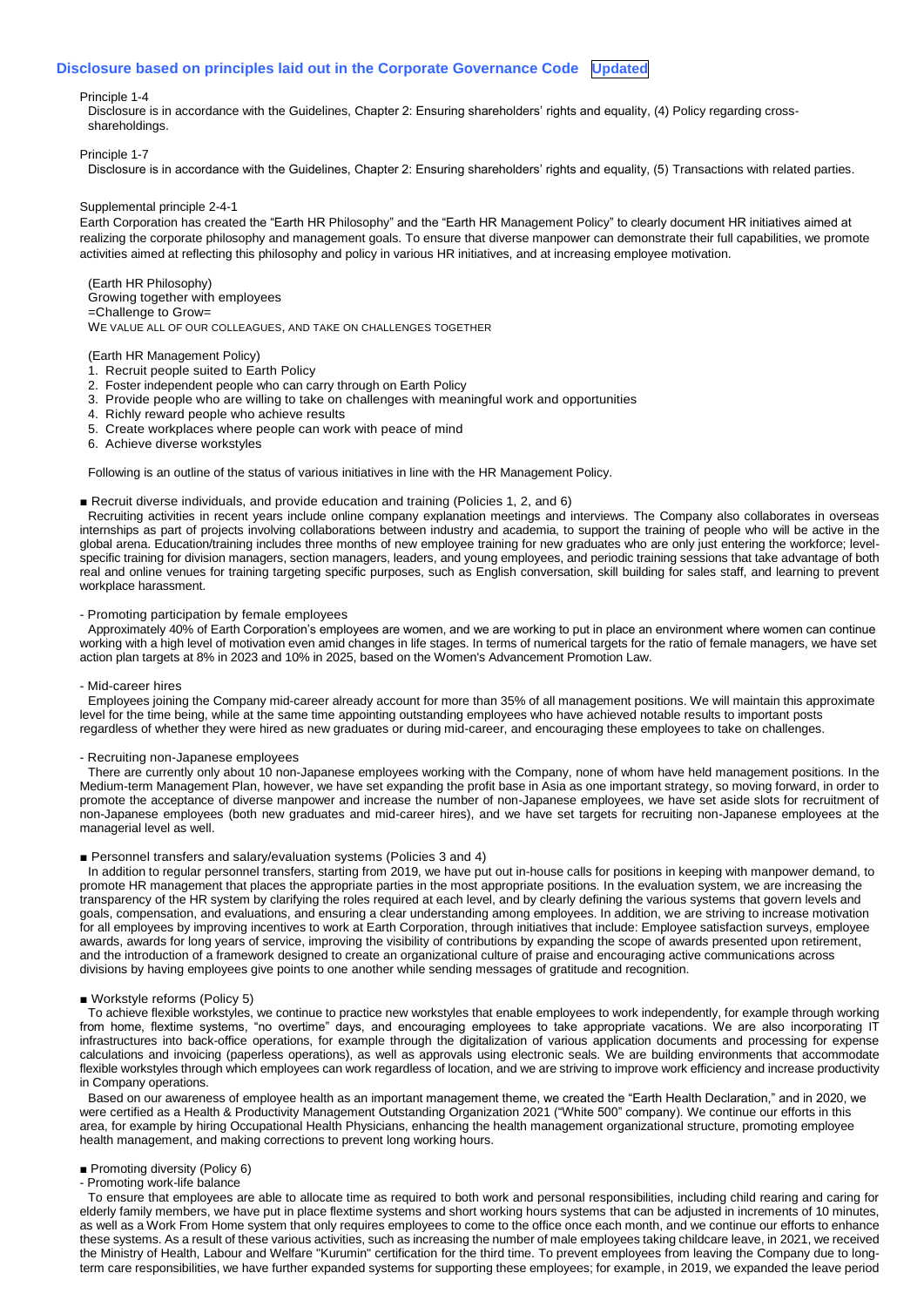to 366 days and shifted the burden of social insurance premiums during leave from the employee to the Company, and in 2020, Earth Corporation joined a group insurance program that enables employees to receive income compensation while on leave.

- Employment of persons with disabilities

At the Sakoshi Plant and the Ako Plant, both located in Ako City, Hyogo Prefecture, we outsource some manufacturing operations to a local facility for persons with disabilities, to support these individuals' desire to work. We have also leased farmland in Miyazaki to provide disabled persons with a place to work, from the perspective of regional revitalization, in terms of creating employment opportunities in regions with few workplaces. Earth Corporation complies with the statutory requirement of 2.54% for the employment of disabled persons.

- LGBTQ initiatives

Earth Corporation provides e-learning for all employees to promote an understanding of LGBTQ issues, and has also put in place related in-house regulations.

Principle 2-6

Earth Corporation operates a corporate pension through the Otsuka Pharmaceutical Group Pension Fund. This fund accepts the "Principles for Responsible Institutional Investors: Japan's Stewardship Code."

The Otsuka Pharmaceutical Group Pension Fund comprises the Delegation Committee, the Board of Directors, and the Asset Management Committee, and participants from Earth Corporation have knowledge of either finances or human resources.

These parties regularly monitor the status of pension asset operations jointly with other companies participating in the Otsuka Pharmaceutical Group Pension Fund, and review the pension asset configuration as deemed necessary.

#### Principle 3-1

(1) The Company's goals (including the management philosophy), management strategies, and management plans Earth Corporation's basic philosophy and management policies are disclosed in the Guidelines, Chapter 1: General provisions (1) Corporate philosophy and (2) Management policy.

Management strategies and management plans are disclosed in performance explanation materials in the Medium-term Management Plan. Relevant materials are also posted on the Company's website.

(Medium-term Management Plan on Earth Corporation's website)

https://corp.earth.jp/jp/ir/management-policy/management-plan/index.html

(2) Basic approaches and basic policies related to corporate governance

These are disclosed in the Guidelines, Chapter 1: General provisions (3) Basic approach to corporate governance.

- (3) Policies and procedures in the Board of Directors' decisions on compensation for top management and directors These are disclosed in the Guidelines, Chapter 5: Responsibilities of the Board of Directors, (1) Configuration, roles, and responsibilities of the Board of Directors, 2. Roles and responsibilities and (3) Roles and responsibilities of independent outside directors.
- (4) Policies and procedures in the Board of Directors' selection of top management and nomination of director and auditor candidates These are disclosed in the Guidelines, Chapter 5: Responsibilities of the Board of Directors, (6) Director/auditor candidate nomination policies, executive officer nomination and dismissal policies and procedures.
- (5) Explanations of selection of top management and nomination of director and auditor candidates by the Board of Directors The reasons for nominating director and auditor candidates are disclosed in the Convocation Notice for the General Meeting of Shareholders.

#### Supplemental principle 4-1-1

Disclosed in the Guidelines, Chapter 5: Responsibilities of the Board of Directors, (1) Configuration, roles, and responsibilities of the Board of Directors 2. Roles and responsibilities.

#### Principle 4-9

Disclosed in the Guidelines, Chapter 5: Responsibilities of the Board of Directors, (6) Director/auditor candidate nomination policies, executive officer nomination and dismissal policies and procedures, 3. Securing the independence of outside officers. Standards for judgments on the independence of outside directors are disclosed in the Convocation Notice for the General Meeting of Shareholders.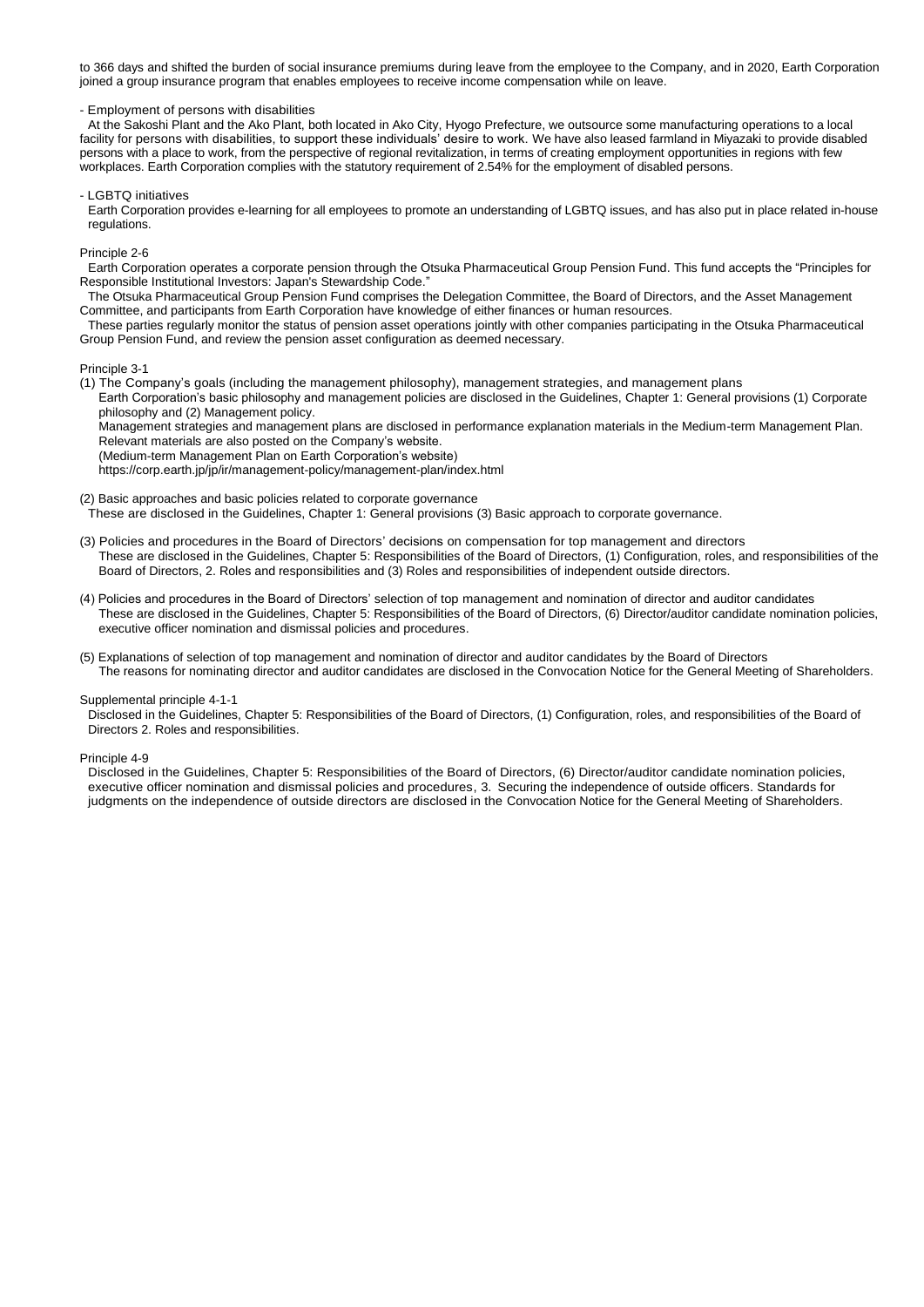#### Supplemental principle 4-11-1

To ensure the vitality and effectiveness of discussions and meetings of the Board of Directors, Earth Corporation has set an upper limit of 10 directors. Furthermore, to ensure independence and objectivity in discussions and meetings of the Board of Directors, we have appointed several independent outside directors, establishing a structure in which independent outside directors account for one third of all directors.

With the premise of achieving continuous growth for the Company and increasing corporate value in the medium and long term, we have identified the skills required of Earth Corporation's Board of Directors, and have created the following skill matrix to give a visual presentation of the knowledge and skills demonstrated by the various directors and auditors. Essential skills will be reviewed regularly.

|                                           | Name                   | Management<br>experience | Product<br>development | Sales /<br>marketing | Production /<br>procurement | Global | ESG/<br>Sustainability | HR/<br>Manpower<br>development | Legal affairs /<br><b>Risk</b><br>management | Finance /<br>Accounting |
|-------------------------------------------|------------------------|--------------------------|------------------------|----------------------|-----------------------------|--------|------------------------|--------------------------------|----------------------------------------------|-------------------------|
| Chairman                                  | <b>Tatsuya Otsuka</b>  | $\bigcirc$               | ∩                      | $\bigcirc$           |                             |        |                        |                                |                                              |                         |
| Representative<br>Director &<br>President | Katsunori<br>Kawabata  | ⌒                        | $\bigcirc$             | C                    |                             |        | О                      |                                |                                              |                         |
| <b>Director</b>                           | Yoshiyuki<br>Furuya    |                          |                        | C                    |                             |        |                        |                                |                                              |                         |
| <b>Director</b>                           | Yoshinori<br>Kawamura  |                          |                        | C                    |                             | ⊂      |                        |                                |                                              |                         |
| <b>Director</b>                           | Hisaaki Karataki       |                          |                        |                      | ∩                           | ◯      |                        | O                              | $\bigcirc$                                   |                         |
| <b>Director</b>                           | <b>Takeshi Shakata</b> |                          |                        | C                    |                             | C      |                        |                                |                                              |                         |
| <b>Outside Director</b>                   | Hideyuki<br>Tamura     | ⌒                        |                        |                      | ∩                           |        | ∩                      |                                |                                              |                         |
| <b>Outside Director</b>                   | H.G. Meij              | ∩                        | ∩                      | $\bigcap$            |                             | $\cap$ | $\bigcirc$             |                                |                                              |                         |
| <b>Outside Director</b>                   | Naoko Mikami           | ∩                        | O                      |                      |                             | C      |                        |                                |                                              |                         |
| <b>Fulltime Auditor</b>                   | Yasuhiko<br>Murayama   |                          |                        |                      |                             |        |                        | ◯                              | ∩                                            |                         |
| <b>Outside Auditor</b>                    | Shoji Kono             |                          |                        |                      |                             |        |                        |                                |                                              | $(\ )$                  |
| <b>Outside Auditor</b>                    | Yukako Ikukawa         |                          |                        |                      |                             |        |                        |                                |                                              |                         |

When nominating director candidates, candidate proposals are created by the President & Representative Director taking into account past performance, experience, and capabilities; decisions on these proposals are made at meetings of the Board of Directors with the advice of all independent outside directors and following a sufficient period of study.

#### Supplemental principle 4-11-2

The status of concurrent duties of directors and auditors is disclosed in the Convocation Notice for the General Meeting of Shareholders and in securities reports. The status of concurrent executive officer duties among Earth Corporation's current directors and auditors is as follows.

- Outside director: Harold George Meij: Kewpie Corporation, Management Advisory Board

Alinamin Pharmaceutical Co., Ltd., outside director

COLOPL, Inc., outside director

- Outside director: Naoko Mikami, Showa Sangyo Co., Ltd., outside director

- Outside auditor: Shoji Kono, InfoNet Inc., outside auditor

- Outside auditor: Yukako Ikukawa, TVE Co., Ltd., outside director (Audit & Supervisory Committee member)

Earth Corporation's director and auditor duties are undertaken appropriately. Other directors and auditors have no concurrent duties as executive officers at listed companies other than Earth Group companies.

# Supplemental principle 4-11-3

An outline of evaluation results on the effectiveness of the Board of Directors can be found on Earth Corporation's website. (Earth Corporation website, Corporate Governance, Evaluation of the Board of Director's effectiveness)

https://corp.earth.jp/en/company/governance/pdf/jikkousei.pdf

## Supplemental principle 4-14-2

Disclosed in the Guidelines, Chapter 5: Responsibilities of the Board of Directors, (7) Training.

Principle 5-1

Disclosed in the Guidelines, Chapter 6: Dialogues with shareholders, etc.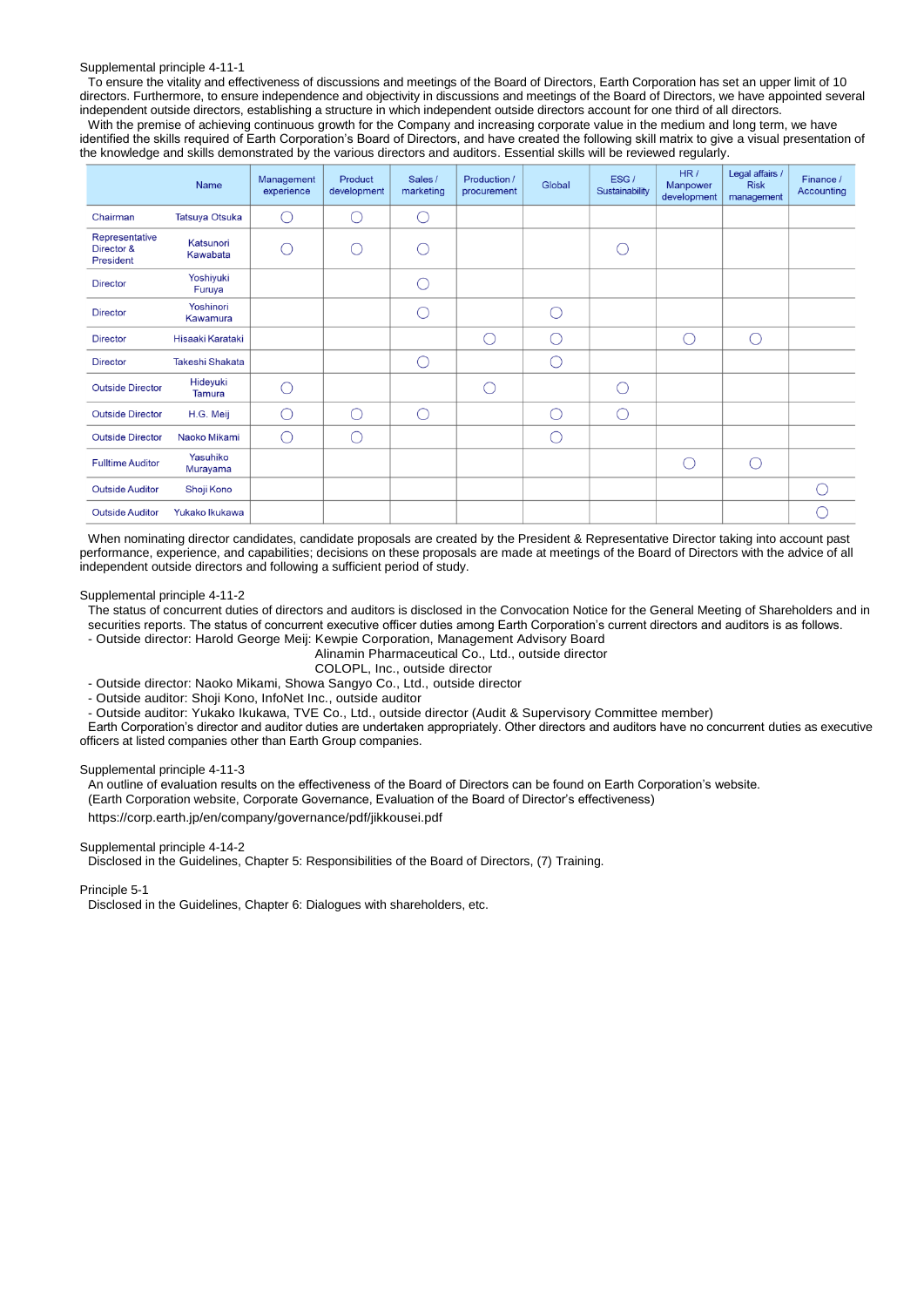## **2. Capital structure**

Ratio held by non-Japanese

10% or more, and less than 20%

# **Status of major shareholders Updated**

| <b>Name</b>                                          | <b>Shares held</b> | Ratio (%) |
|------------------------------------------------------|--------------------|-----------|
| The Master Trust Bank of Japan, Ltd. (Trust Account) | 2,341,500          | 10.62     |
| Otsuka Pharmaceutical Co., Ltd.                      | 2,200,000          | 9.98      |
| Otsuka Pharmaceutical Factory, Inc.                  | 1,948,500          | 8.84      |
| Earth Corporation Employee Shareholding Association  | 1,054,400          | 4.78      |
| Taiho Pharmaceutical Co., Ltd.                       | 600,000            | 2.72      |
| Custody Bank of Japan, Ltd. (Trust Account)          | 532,900            | 2.42      |
| HSBC BANK PLC A/C M AND G(ACS)                       | 409.200            | 1.86      |
| Otsuka Chemical Co., Ltd.                            | 400,000            | 1.81      |
| The Chugoku Bank, Ltd.                               | 340,600            | 1.55      |
| <b>SMBC Nikko Securities Inc.</b>                    | 254.300            | 1.15      |

| Controlling shareholders<br>(excluding the parent company) |             |
|------------------------------------------------------------|-------------|
| Parent company                                             | <b>None</b> |

#### Supplementary explanations

**3. Company attributes**

―――

―――

| Listed stock exchange<br>market<br>and<br>segment Updated                  | <b>Tokyo Stock Exchange Prime Market</b>              |
|----------------------------------------------------------------------------|-------------------------------------------------------|
| Fiscal year-end                                                            | <b>December</b>                                       |
| Industry                                                                   | <b>Chemicals</b>                                      |
| Number of employees (consolidated)<br>at end of most recent business year  | 1,000 or more                                         |
| (Consolidated) sales in most recent<br>business year                       | JPY 100 billion or more, and less than JPY 1 trillion |
| Number of consolidated subsidiaries at<br>end of most recent business year | 10 or more, and less than 50                          |

# **4. Policies regarding the protection of minority shareholders in the event of transactions involving controlling shareholders**

#### **5. Other special conditions with significant impact on corporate governance**

Otsuka Holdings Co., Ltd., which has under its umbrella major shareholders in Earth Corporation including Otsuka Pharmaceutical Co., Ltd., Otsuka Pharmaceutical Factory, Inc., and Taiho Pharmaceutical Co., Ltd., indirectly owns 24.4% of voting rights in Earth Corporation.

Otsuka Holdings Co., Ltd.'s corporate Group (the "Otsuka Group") undertakes business activities related to healthcare, "Nutraceuticals\*, consumer goods, and other business (e.g., warehouse/transport operations, liquid crystal and spectrometry business, and chemical products). Earth Corporation is involved in the household products business, which includes the manufacture and sales of insecticides and daily sundries, as well as the General Sanitary Management Business, which includes the design and development of quality assurance systems and related comprehensive consulting services, and the Earth Group is the only entity undertaking these businesses within the Otsuka Group.

The Earth Group undertakes transactions with the Otsuka Group, including the mutual leasing of real estate, logistics outsourcing contracts, the purchase of raw materials, and the provision of environmental sanitation management services. To protect minority shareholders, decisions on whether these transactions can be undertaken are made fairly and appropriately, for example ensuring that the need for the transactions and the transaction conditions do not differ substantially from regular transactions with third parties.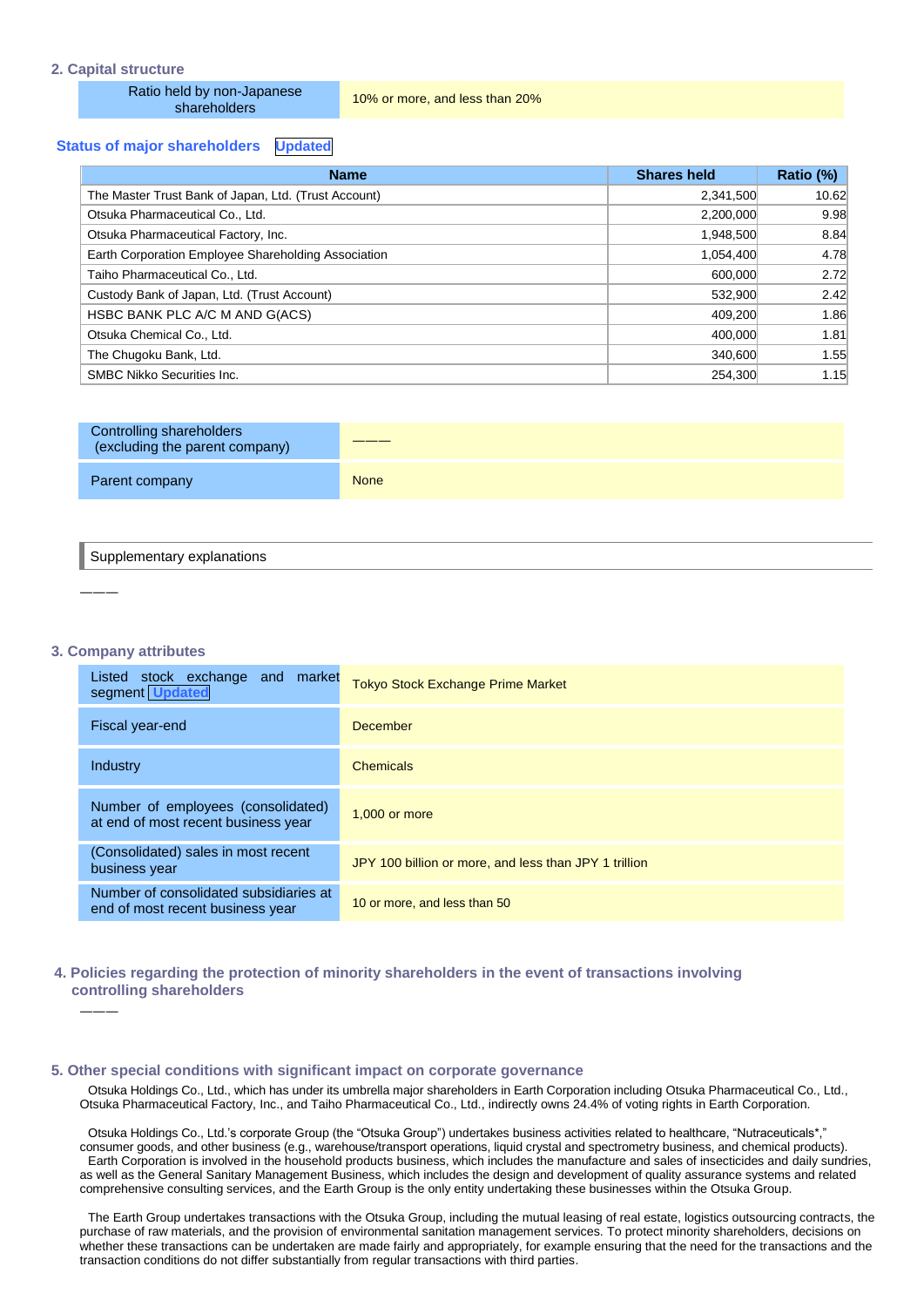Business operations are executed based on independent decisions made mainly by the Board of Directors, and are not affected by transaction relationships, capital relationships, or human relationships with the Otsuka Group.

\* "Nutraceuticals" is a portmanteau of "Nutrition" and "Pharmaceuticals," and refers to business handling functional foods and nutritional supplements developed based on scientific evidence.

# $\boldsymbol{\varPi}$  Status of corpor<u>ate management organizations and other corporate governance structures related to </u> **management decision-making, execution, and direction**

# **1. Organizational Composition and Operation**

| <b>Organization Form</b> |  |
|--------------------------|--|
|                          |  |

Company with corporate auditors

# **Directors**

| Maximum number of directors stipulated<br>in Articles of Incorporation                                      | 10                       |
|-------------------------------------------------------------------------------------------------------------|--------------------------|
| Term of office stipulated in Articles<br>of Incorporation                                                   | 1 year                   |
| Chairman of the Board                                                                                       | <b>Company President</b> |
| Number of directors                                                                                         | 9                        |
| Appointment of outside directors                                                                            | Appointed                |
| Number of outside directors Updated                                                                         | 3                        |
| <b>Number</b><br>$\circ$ f<br>outside<br>directors<br>designated as independent directors<br><b>Updated</b> | 3                        |

# Relationship with the company (1) **Updated**

| <b>Name</b>        | <b>Attribute</b>     |   | Relationship with the Company* |              |   |   |  |          |    |  |  |
|--------------------|----------------------|---|--------------------------------|--------------|---|---|--|----------|----|--|--|
|                    |                      | A |                                | $\mathbf{C}$ | d | e |  | $\alpha$ | h. |  |  |
| Hideyuki Tamura    | From another company |   |                                |              |   |   |  |          |    |  |  |
| Harold George Meij | From another company |   |                                |              |   |   |  |          |    |  |  |
| Naoko Mikami       | From another company |   |                                |              |   |   |  |          |    |  |  |

\* Categories for "relationship with the Company"

\* "○" when the director currently falls or has recently fallen under the category; "△" when the director fell under the category in the past

\* "●" when a close relative of the director currently falls or has recently fallen under the category; "▲" when the director fell under

the category in the past

a Executive of a listed company or its subsidiaries

- b Executive or non-Executive Director of the parent company of a listed company
- c Executive of a fellow subsidiary company of a listed company
- d A party whose major client or supplier is a listed company, or an executive thereof
- e Major client for supplier of a listed company, or an executive thereof
- f Consultant, accountant, or legal professional who receives a large amount of monetary consideration or other property from a listed company aside from executive compensation
- g Major shareholder of a listed company (or an executive of the said major shareholder when the shareholder is a corporate entity)
- h Executive of a client or supplier company of a listed company (which does not correspond to any of d, e, or f)
- Executive of a company between which and external directors are mutually appointed (the said individual only)
- j Executive of a company or organization that receives a donation from a listed company (the said individual only) k Other

Other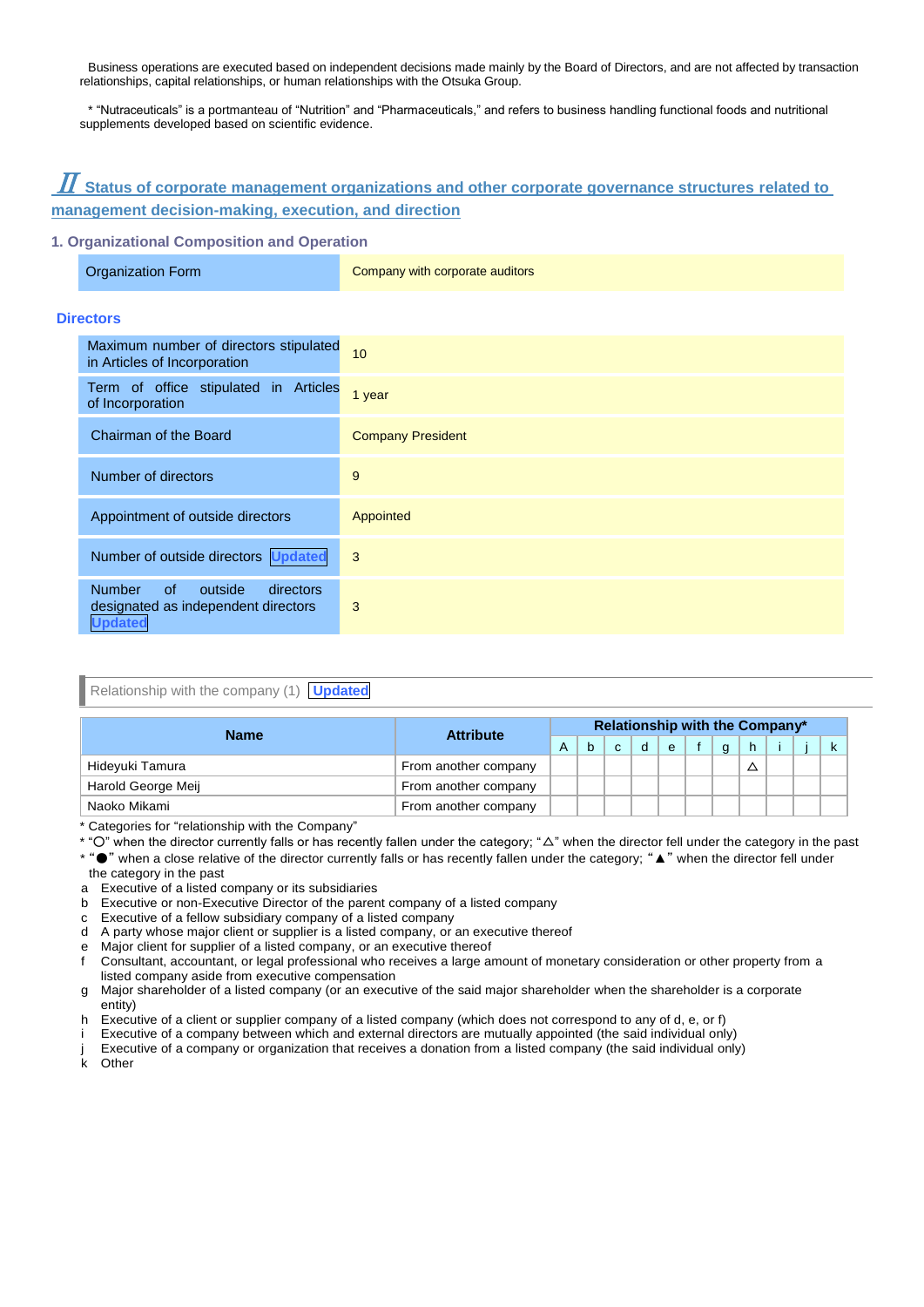Relationship with the company (2) **Updated**

| <b>Name</b>        | Independent<br>officer | <b>Supplementary explanation</b><br>of the applicable item                                                                                                         | <b>Reasons for appointment</b>                                                                                                                                                                                                                                                                                                                                                                                                                                                                                                                                                                                                                                                                                                                                                                                                                                                                                                                                                                                                                                 |
|--------------------|------------------------|--------------------------------------------------------------------------------------------------------------------------------------------------------------------|----------------------------------------------------------------------------------------------------------------------------------------------------------------------------------------------------------------------------------------------------------------------------------------------------------------------------------------------------------------------------------------------------------------------------------------------------------------------------------------------------------------------------------------------------------------------------------------------------------------------------------------------------------------------------------------------------------------------------------------------------------------------------------------------------------------------------------------------------------------------------------------------------------------------------------------------------------------------------------------------------------------------------------------------------------------|
| Hideyuki Tamura    | O                      | An independent officer of Earth Corporation<br>Mr. Tamura has held important positions,<br>including President & Representative<br>Director at Hokkaican Co., Ltd. | Mr. Hideyuki Tamura will appropriately execute his<br>role in deciding important management items and<br>directing the execution of operations from a fair<br>and independent perspective as an outside<br>director. He has extensive experience and a broad<br>range of knowledge in the manufacturing field as a<br>manager, and is expected to contribute to<br>strengthening supervisory functions in the<br>execution of operations and to provide advice and<br>opinions from abroad management perspective.<br>Mr. Tamura has held the position of President &<br>Representative Director at Hokkaican Co., Ltd.<br>Transactions between Earth Corporation and<br>Hokkaican Co., Ltd. account for less than 2% of<br>annual consolidated sales, which is the level that<br>the Company judges as "lacking independence."<br>Furthermore, Mr. Tamura has no special interest<br>in Earth Corporation, and is deemed to be subject<br>to no conflicts of interests with regular<br>shareholders, and so has been designated as an<br>independent officer. |
| Harold George Meij | O                      | An independent officer of Earth Corporation                                                                                                                        | Mr. Meij has extensive experience and diverse<br>managerial knowledge as a manager of an<br>international company, and is expected to work to<br>strengthen the governance structure by providing<br>various opinions and advice to management in<br>achieving medium and long-term corporate growth<br>at Earth Corporation.<br>Furthermore, Mr. Meij has no special interest in<br>Earth Corporation, and is deemed to be at no risk<br>of conflicts of interests with regular shareholders;<br>as this independence is deemed to be quaranteed.<br>he has been designated as an independent officer.                                                                                                                                                                                                                                                                                                                                                                                                                                                        |
| Naoko Mikami       | O                      | An independent officer of Earth Corporation                                                                                                                        | By leveraging her extensive experience and<br>knowledge in a broad range of fields, including<br>production, quality assurance, and management<br>in Japan over many years, she is expected to<br>provide advice and opinions on strengthening<br>management supervisory functions and<br>appropriate decision-making by the Board of<br>Directors.<br>Furthermore, Ms. Mikami has no special interest in<br>Earth Corporation, and is deemed to be at no risk<br>of conflicts of interests with regular shareholders;<br>as this independence is deemed to be quaranteed.<br>she has been designated as an independent<br>officer.                                                                                                                                                                                                                                                                                                                                                                                                                            |

| Voluntary establishment of committee(s)       |  |
|-----------------------------------------------|--|
| corresponding to nominating committee or None |  |
| compensation committee                        |  |

# **Auditors**

| Establishment of an Audit & Supervisory Established<br><b>Board</b>   |   |
|-----------------------------------------------------------------------|---|
| Maximum number of auditors stipulated<br>in Articles of Incorporation |   |
| Number of auditors                                                    | 3 |

Status of collaborations with auditors, accounting auditors, and the internal auditing division

The Audit & Supervisory Board comprises three members (two of which are outside auditors). Based on auditing policies and annual auditing plans, it conducts operational audits through visits to Earth Corporation's main workplaces and internal/external subsidiaries, and also monitors organizational operation structures by attending regular meetings of the Board of Directors and other important meetings. It exchanges opinions on important issues arising during audits with directors, including the President & Representative Director. Shoji Kono, an outside auditor, is qualified as a certified public accountant, and Yukako Ikukawa, an outside auditor, is qualified as a tax accountant, and so both have a substantial degree of knowledge regarding finances and accounting.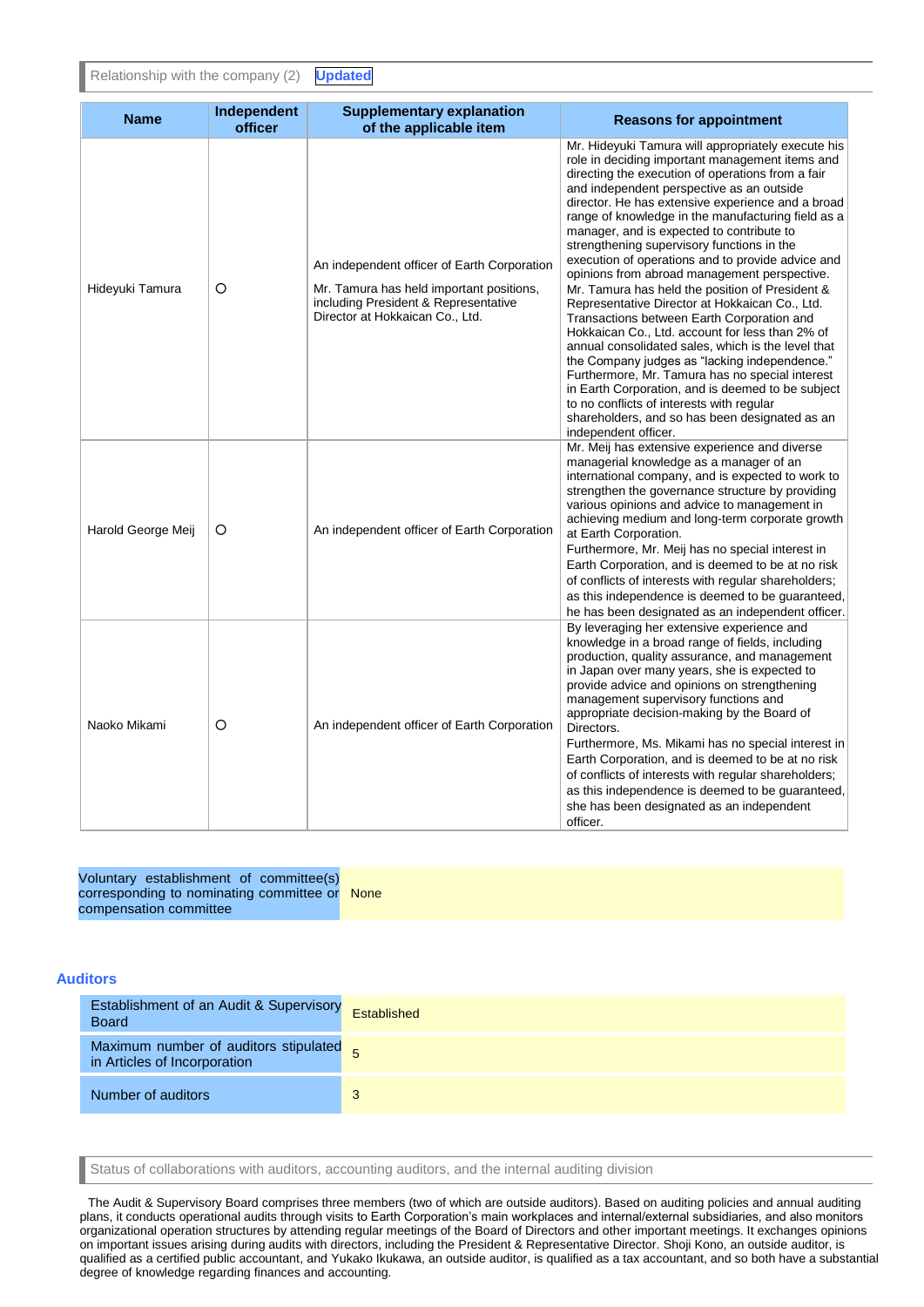Internal audits are conducted by the Auditing Division, with the staff comprising six persons, including the division manager. The Auditing Division conducts operational audits for the Earth Group based on annual audit plans, and has established a structure to conduct internal audits from the perspective of enhancing appropriate operations and internal management and strengthening risk management. The results of internal audits are reported to the President & Representative Director and at management meetings.

The Audit & Supervisory Board and the Auditing Division collaborate with one another, and regular meetings are held with accounting auditors to increase the effectiveness of audits through close collaborations, including active exchanges of information.

| Appointment of outside auditors                                      | Appointed      |
|----------------------------------------------------------------------|----------------|
| Number of outside auditors                                           | 2              |
| Number of outside<br>auditors<br>designated as independent directors | $\overline{2}$ |

Relationship with the Company (1)

| <b>Name</b>    | <b>Attribute</b>            |   | <b>Relationship with the Company*</b> |    |   |   |  |              |   |  |  |   |
|----------------|-----------------------------|---|---------------------------------------|----|---|---|--|--------------|---|--|--|---|
|                |                             | а |                                       | c. | d | e |  | $\mathbf{a}$ | h |  |  | m |
| Shoii Kono     | Certified public accountant |   |                                       |    |   |   |  |              |   |  |  |   |
| Yukako Ikukawa | Tax accountant              |   |                                       |    |   |   |  |              |   |  |  |   |

\* Categories for "relationship with the Company"

\* "○" when the director currently falls or has recently fallen under the category; "△" when the director fell under the category in the past

\* "●" when a close relative of the director currently falls or has recently fallen under the category; "▲" when the director fell under the category in the past

- a Executive of a listed company or its subsidiaries
- b Non-Executive Director or accounting advisor for a listed company or its subsidiaries
- c Executive or non-Executive Director of the parent company of a listed company
- d Auditor of the parent company of a listed company
- e Executive of a fellow subsidiary company of a listed company
- f A party whose major client or supplier is a listed company, or an executive thereof
- g Major client for supplier of a listed company, or an executive thereof
- h Consultant, accountant, or legal professional who receives a large amount of monetary consideration or other property from a listed company aside from executive compensation
- i Major shareholder of a listed company (or an executive of the said major shareholder when the shareholder is a corporate entity)
- Executive of a client or supplier company of a listed company (which does not correspond to any of f, g, or h)
- k Executive of a company between which and external directors are mutually appointed (the said individual only)
- l Executive of a company or organization that receives a donation from a listed company (the said individual only)

m Other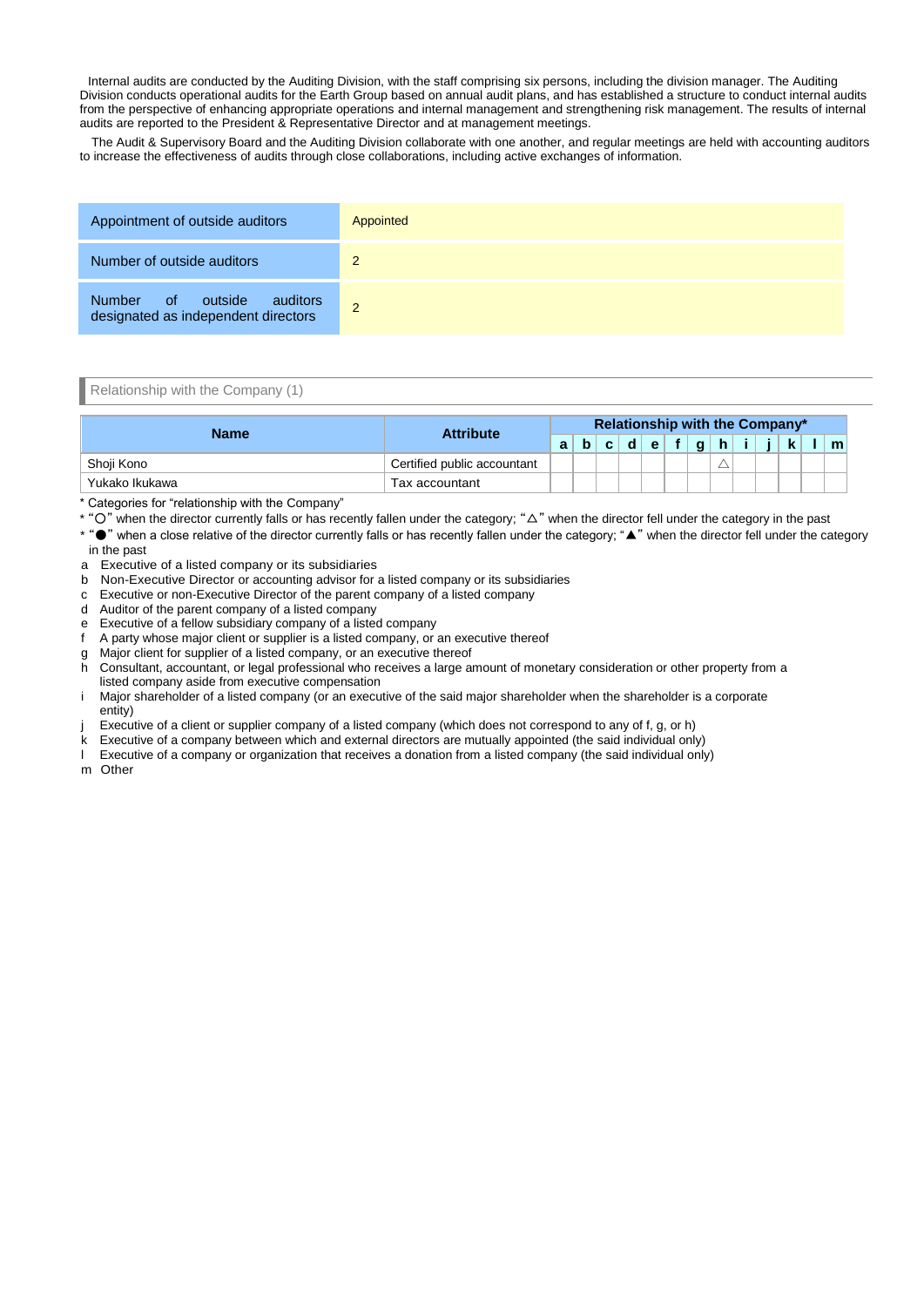Relationship with the Company (2)

| <b>Name</b>    | <b>Independent</b><br>officer | <b>Supplementary explanation</b><br>of the applicable item                                                                                                                                                                                           | <b>Reasons for</b><br>appointment                                                                                                                                                                                                                                                                                                                                                                                                                                                                                                                                                                                                                                                                                                                                                                                                                                                                                                                                            |
|----------------|-------------------------------|------------------------------------------------------------------------------------------------------------------------------------------------------------------------------------------------------------------------------------------------------|------------------------------------------------------------------------------------------------------------------------------------------------------------------------------------------------------------------------------------------------------------------------------------------------------------------------------------------------------------------------------------------------------------------------------------------------------------------------------------------------------------------------------------------------------------------------------------------------------------------------------------------------------------------------------------------------------------------------------------------------------------------------------------------------------------------------------------------------------------------------------------------------------------------------------------------------------------------------------|
| Shoji Kono     | O                             | An independent officer of Earth<br>Corporation<br>Mr. Kono was involved in the execution<br>of operations at Ernst & Young<br>ShinNihon LLC, but has not been<br>involved in the execution of these<br>operation since leaving that firm in<br>2016. | Mr. Shoji Kono demonstrates outstanding<br>character as well as extensive specialized<br>knowledge and experience in finance and<br>accounting as a certified public accountant.<br>He makes substantial contributions to<br>strengthening auditing functions at Earth<br>Corporation. Moving forward, we believe that<br>he will be able to make suggestions and<br>comments to further strengthen the<br>Company's auditing structure, and to<br>execute his duties from a fair and objective<br>perspective.<br>The value of transactions between Earth<br>Corporation and Ernst & Young ShinNihon<br>LLC account for less than 2% of annual<br>consolidated sales, which is the level that the<br>Company judges as "lacking independence."<br>Furthermore, Mr. Kono has no special<br>interest in Earth Corporation, and is deemed<br>to be subject to no conflicts of interests with<br>regular shareholders, and so has been<br>designated as an independent officer. |
| Yukako Ikukawa | O                             | An independent officer of Earth<br>Corporation                                                                                                                                                                                                       | Ms. Yukako Ikukawa has a detailed<br>knowledge of corporate taxation based on<br>specialized knowledge as a tax accountant,<br>and we have made the judgment that she<br>will be able to provide suggestions and<br>advice and to supervise directors from a fair<br>and neutral perspective.                                                                                                                                                                                                                                                                                                                                                                                                                                                                                                                                                                                                                                                                                |

# **Independent officers**

| Number of independent officers              | Э |
|---------------------------------------------|---|
|                                             |   |
| Other items related to independent officers |   |

Earth Corporation designates all persons who fulfill the requirements of an independent officer as an independent officer.

# **Incentives**

―――

| <b>Status</b> | of measures related<br>incentives provided to directors | Introduction of performance-linked compensation system, etc. |
|---------------|---------------------------------------------------------|--------------------------------------------------------------|
| Updated       |                                                         |                                                              |

Supplementary explanation of the items in question

Earth Corporation's director compensation structure comprises basic compensation in keeping with the position and its responsibilities, a performance-linked bonus as a short-term incentive tied into performance, and a restricted stock compensation plan as a long-term incentive tied into shareholder benefits.

Persons receiving stock options

Supplementary explanation of the items in question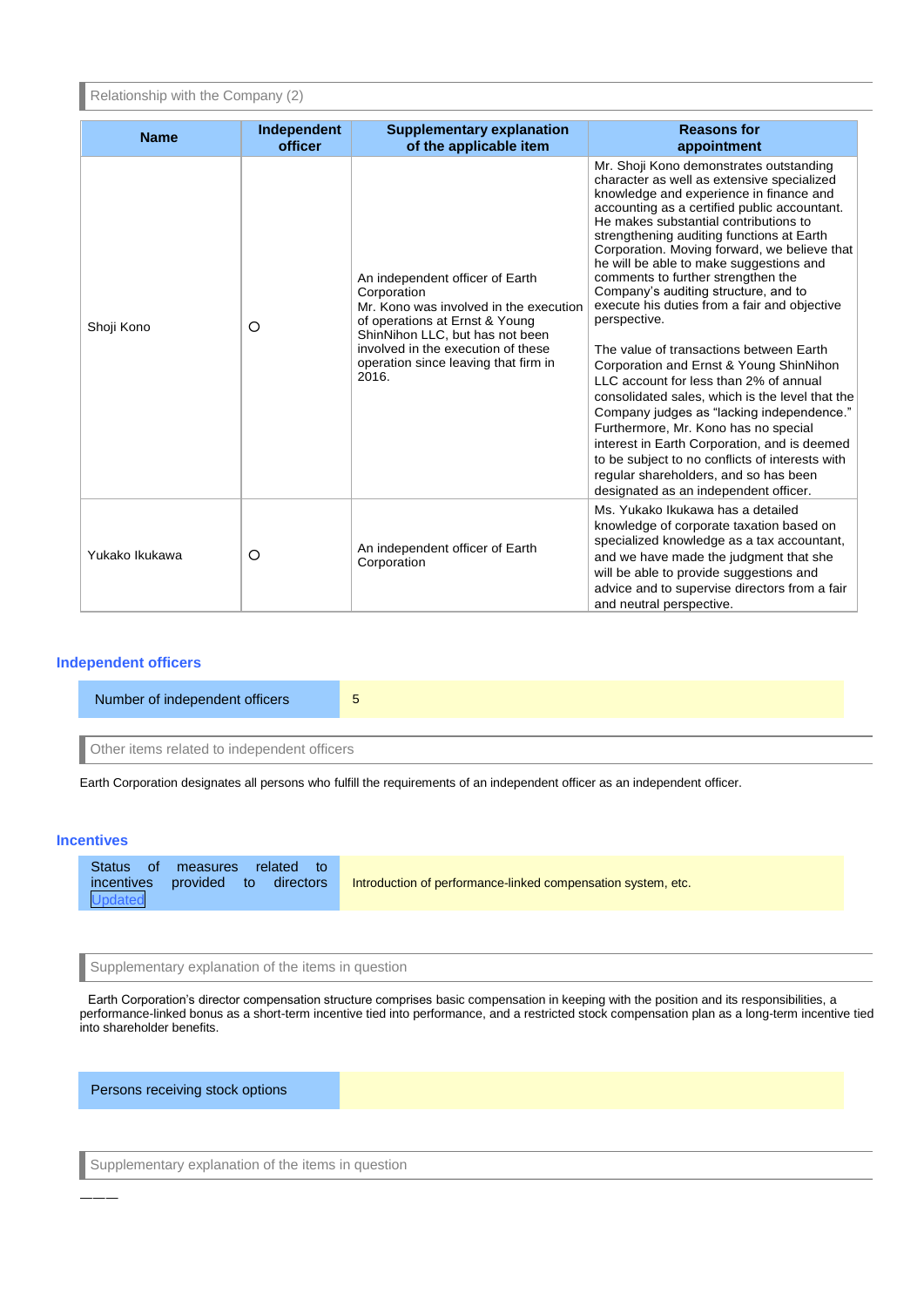Status of disclosure (of individual<br>directors' compensation) Individual disclosure for specified parties only

Supplementary explanation of the items in question

Individual disclosure of Earth Corporation's director compensation is limited to persons for whom compensation exceeds JPY 100 million. As of FY12/21, there were two directors whose compensation exceeded JPY 100 million; Chairman Tatsuya Otsuka and President & Representative Director Katsunori Kawabata.

|--|

Disclosure of policy on determining compensation amounts and calculation methods

The total amount of director compensation at Earth Corporation was approved within a scope of JPY 1 billion per year of compensation for directors at the 97th regular General Meeting of Shareholders held on March 26, 2021 (nine directors at the end of the General Meeting of Shareholders in question), and within the scope of JPY 40 million in compensation for auditors at the 81st regular General Meeting of Shareholders held on March 30, 2005 (four auditors at the end of the General Meeting of Shareholders in question). Furthermore, at the 94<sup>th</sup> regular General Meetings of Shareholders held on March 23, 2018, approval was received for a share-based compensation system with a 3-5 year restriction on transfer within the scope of JPY 150 million per year of total monetary compensation credit as investment assets for directors excluding outside directors (nine directors at the end of the General Meeting of Shareholders in question). After that, at the 98<sup>th</sup> regular General Meetings of Shareholders held on March 25, 2022, approval was received for a change in the period of restrictions on transfer from the record date to the date of loss of position as director at Earth Corporation or its subsidiary, or other position as stipulated at a meeting of Earth Corporation's Board of Directors.

The Board of Directors has the authority to determine compensation amounts and calculation methods for Earth Corporation's officers.

Policies for deciding the details of individual compensation for directors were stipulated as follows at the meeting of the Board of Directors held on February 14, 2022.

1. Policy for determining officers' compensation

Individual compensation for Earth Corporation's directors is set at an appropriate level based on the responsibilities of each position. To continually increase corporate value and maintain compensation levels appropriate to securing outstanding members, the compensation structure incorporates a performance-linked bonus as a short-term incentive tied into performance and a restricted stock compensation plan as a medium- to long-term incentive tied into shareholder benefits.

#### 2. Policies regarding basic compensation

Basic compensation for Earth Corporation's directors is decided as an annual amount and is paid on a monthly basis, in keeping with the individual's position and responsibilities. The amounts in question are considered comprehensively, taking into account the Company's performance and employee salary levels. Compensation for outside directors is limited to basic compensation alone.

3. Policies regarding performance-linked compensation

Performance-linked compensation (performance-linked bonuses) are paid to directors excluding outside directors. The amount (not to exceed a total of JPY 300 million) is calculated in keeping with the degree of achievement of numerical targets for consolidated operating income for each business year after finalization of consolidated operating income for the business year in question, and is paid at a specified time each year on a monetary base. Performance-linked bonuses are not paid, however, in the event that consolidated operating income and net income attributable to owners of the parent are at 50% or less of a target value.

The amount of performance-linked bonuses paid to each director is set within the scope of approximately 0-30% of basic compensation, taking into consideration the degree of achievement for both Company performance and the directors' individual performance targets.

#### 4. Policies regarding non-monetary compensation

Treasury stock compensation is offered to directors other than outside directors in the form of stocks with restrictions on transfer, with an upper limit of 20,000 shares per business year (equivalent to JPY 150 million/year). As a rule, in order to promote continued sharing of value as shareholders, it is recommended that during their tenure, the directors in question continue ownership of the Company's shares equivalent to the standard amount in keeping with their position, based on current market value. The general target for the "standard amount" in question is twice the basic compensation for representative directors and basic compensation for other directors receiving this compensation. The amount of treasury stock compensation provided to each director shall have an upper limit of approximately 35% of basic compensation (stipulated with consideration to the post), and the monetary compensation credit amount (the number of allocated shares with restrictions on transfer) for each director shall be determined at meetings of the Board of Directors based on the results of deliberations with the President & Representative Director and outside directors. A contract on the allocation of shares with restrictions on transfer, including the following items, shall be completed between the Company and directors receiving allocation of shares with restrictions on transfer.

i. The period of restrictions on transfer shall be from the record date to the date of loss of position as director at Earth Corporation or its subsidiary, or other position as stipulated at a meeting of Earth Corporation's Board of Directors (hereinafter "Director, etc."), and as a rule, the Lumada and transfer shall be removed when the period of the restriction on transfer is complete.

ii. In the event that a director receiving treasury stock compensation loses a position as a director at Earth Corporation or its subsidiary before the completion of the regular General Meeting of Shareholders for the business year during which the shares were all located, the Company shall naturally acquire the shares with restrictions on transfer in question, obviously at no charge, assuming that there are no reasons deemed fair by the Board of Directors.

#### 5. Delegation of decisions on individual compensation for directors

Decisions on specific details of individual compensation for directors shall be delegated to the representative director based on a resolution by the Board of Directors, and the specific items delegated shall be the evaluation and distribution of bonuses based on the amounts of basic compensation for each director and the performance of the respective duties of each director. To demonstrate that the authority in question is being executed appropriately, the President & Representative Director shall report to the Board of Directors on the results of joint deliberations with outside directors.

As indicated in the policies of, the index for performance-linked compensation shall be the degree of achievement of numerical targets for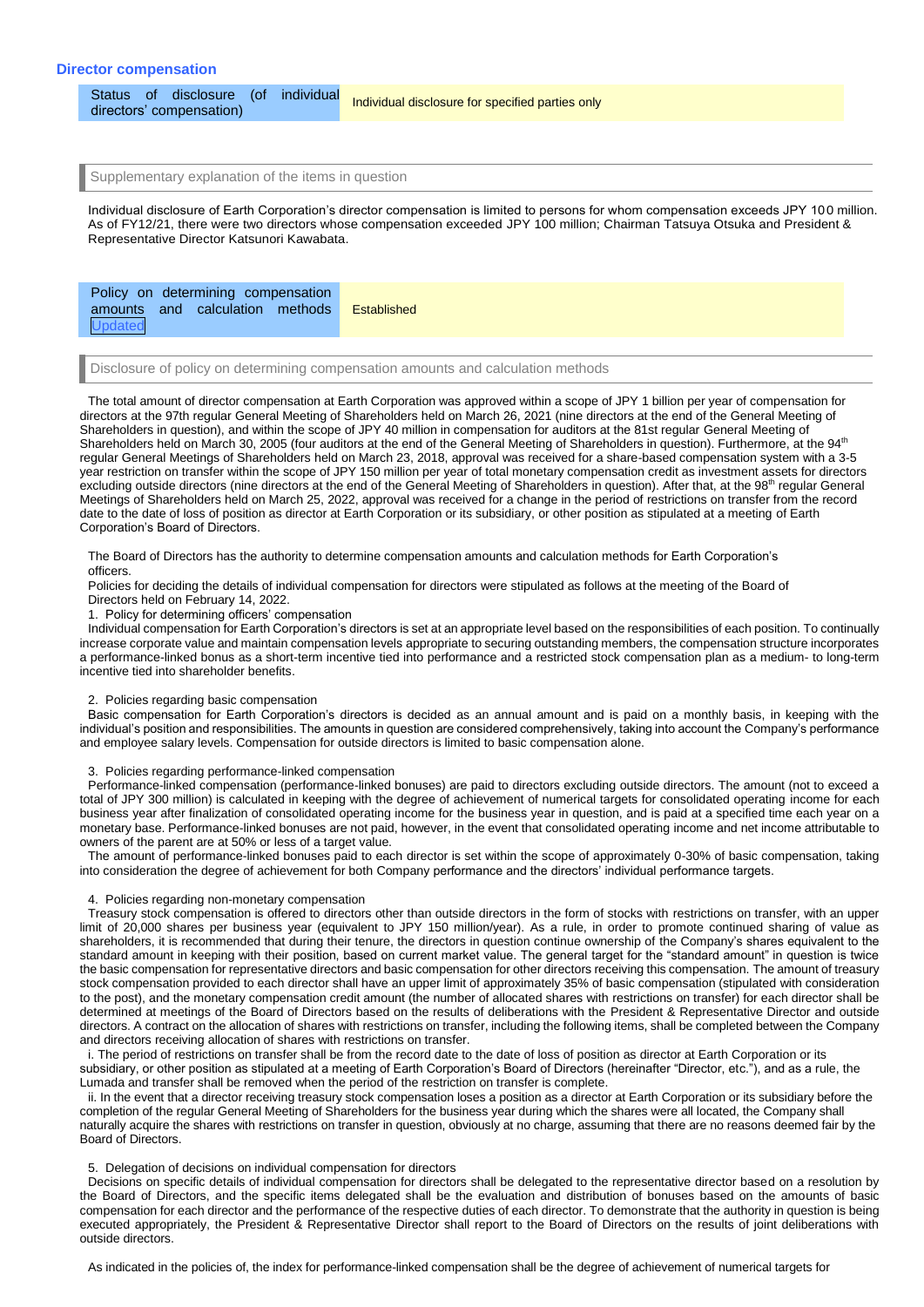consolidated operating income. This is because Earth Corporation places a high emphasis on "earning power" in the context of continuous growth, and because consolidated operating income is considered the most important management index.

In the process for deciding the amounts of earth Corporation's officers' compensation in FY2021, compensation proposals were brought to independent outside directors for consultation and individual compensation amounts were decided following the resolution at the meeting of the Board of Directors held on March 26, 2021. Bonuses were brought to independent outside directors for consultations and were reported at a meeting of the Board of Directors held on January 26, 2022; payments totaling JPY 100 million were made following comprehensive consideration of the status of achievement of plans and the amounts of net income attributable to owners of the parent for the business year in question. The amount of auditors compensations were decided following deliberations by auditors in keeping with the details of those auditors' duties and responsibilities.

The system of officers' retirement benefits was eliminated with the completion of the 85<sup>th</sup> regular General Meeting of Shareholders held on March 25, 2009.

## **Support system for outside directors (and outside auditors)**

When deemed necessary, the Audit & Supervisory Board or an auditor may request that directors assist in auditing operations for a limited period of time. The employee responsible for this support shall follow the directions and orders of the auditor.

# **2. Items related to functions of business execution, auditing, oversight, nomination, and compensation decisions (overview of current corporate governance system) Updated**

The Board of Directors comprises nine members, including three independent outside directors. As a rule, in addition to regular meetings of the Board of Directors held once each month, provisional meetings of the Board of Directors are held as deemed necessary, to decide items stipulated by law and important management items, and to appropriately supervise the execution of operations. The three independent outside directors have extensive experience and a broad range of knowledge based on managerial experience with the Company, and contribute to increasing corporate value in the medium to long-term by providing appropriate advice and opinions regarding management strategies and other matters at meetings of the Board of Directors and other important meetings, and also by monitoring potential conflicts of interest based on objective judgments.

Chairman: President & Representative Director Katsunori Kawabata

Members: Chairman Tatsuya Otsuka, Director Yoshiyuki Furuya, Director Yoshinori Kawamura, Director Hisaaki Karataki, Director Takeshi Shakata, Outside Director Hideyuki Tamura,Outside Director Harold George Meij,Outside Director Naoko Mikami

Earth Corporation has adopted an executive officer structure to clarify management roles and responsibilities and increase the speed with which plans are executed. At "strategy deliberation meetings" led by President & Representative Director Katsunori Kawabata and comprising executive officers designated by the President, members conduct prior discussions about items to be raised at meetings of the Board of Directors, and deliberate on particularly important management items among those to be approved by the President.

The Audit & Supervisory Board comprises three members, two of which are outside auditors, and meetings of the Board are held once each month. In keeping with auditing policies and annual audit plans stipulated at meetings of the Audit & Supervisory Board, auditors undertake operational audits emphasizing shareholder benefits and from a perspective of legal compliance, and monitor organizational operation structures by attending meetings of the Board of Directors and other important meetings.

Chairman: Fulltime Auditor Yasuhiko Murayama

Members: Outside Auditor Shoji Kono, Outside Auditor Yukako Ikukawa

Earth Corporation's accounting auditor is Ernst & Young ShinNihon LLC. There are no special interests between Earth Corporation and is corporate auditor, or the employees executing operations at the corporate auditor handling Earth Corporation's accounting audits. Ernst & Young ShinNihon LLC has already independently taken steps to ensure that employees executing these operations are not involved in Earth's accounting audits for more than a specified period of time. The names of the two certified public accountants securing operations during the current fiscal year (Designated Limited Liability Partners, Engagement Partners) are Takahiro Morita and Atsushi Yuasa; assistance involved in accounting audit operations comprise 10 certified public accountant and 28 other members. Ernst & Young ShinNihon LLC witnesses interregnum and year-end inventories, and accounting auditor's exchange information and opinion at meetings held to report on and explain interim audits and audits of financial statements, to increase the effectiveness of auditing.

Policies and procedures related to the nomination of director candidates in auditor candidates and decisions and directors' compensation are disclosed in the Guidelines, Chapter 5: Responsibilities of the Board of Directors (1) Configuration, roles, and responsibilities of the Board of Directors; (2) Roles and responsibilities of directors; (3) Roles and responsibilities of independent outside directors; and (6) Director/auditor candidate nomination policies, executive officer nomination and dismissal policies and procedures.

### **3. Reasons for selecting the current corporate governance system Updated**

In addition to making rapid and appropriate management decisions at management meetings comprising the Board of Directors and mainly executive officers/directors, the Company strives to strengthen the supervision and direction structure, for example by having outside directors and auditors offer appropriate advice and opinions from a third-party perspective at meetings of the Board of Directors and other important meetings.

Earth Corporation has appointed three independent outside directors, to form a structure in which these outside directors account for one third or more of all directors. These directors have extensive experience and a broad range of knowledge from their respective independent perspectives, and contribute to increasing corporate value in the medium to long term by providing appropriate advice (e.g., with regard to management strategies), directing management through important decision-making processes at meetings of the Board of Directors, and monitoring potential conflicts of interest based on objective judgments.

The current structure was adopted to fully guarantee the effectiveness of corporate governance, taking into account a variety of factors, including detailed conditions in relation to accounting in the execution of operations, through close collaborations among the Audit & Supervisory Board, the Auditing Division (an internal auditing division), and accounting auditors.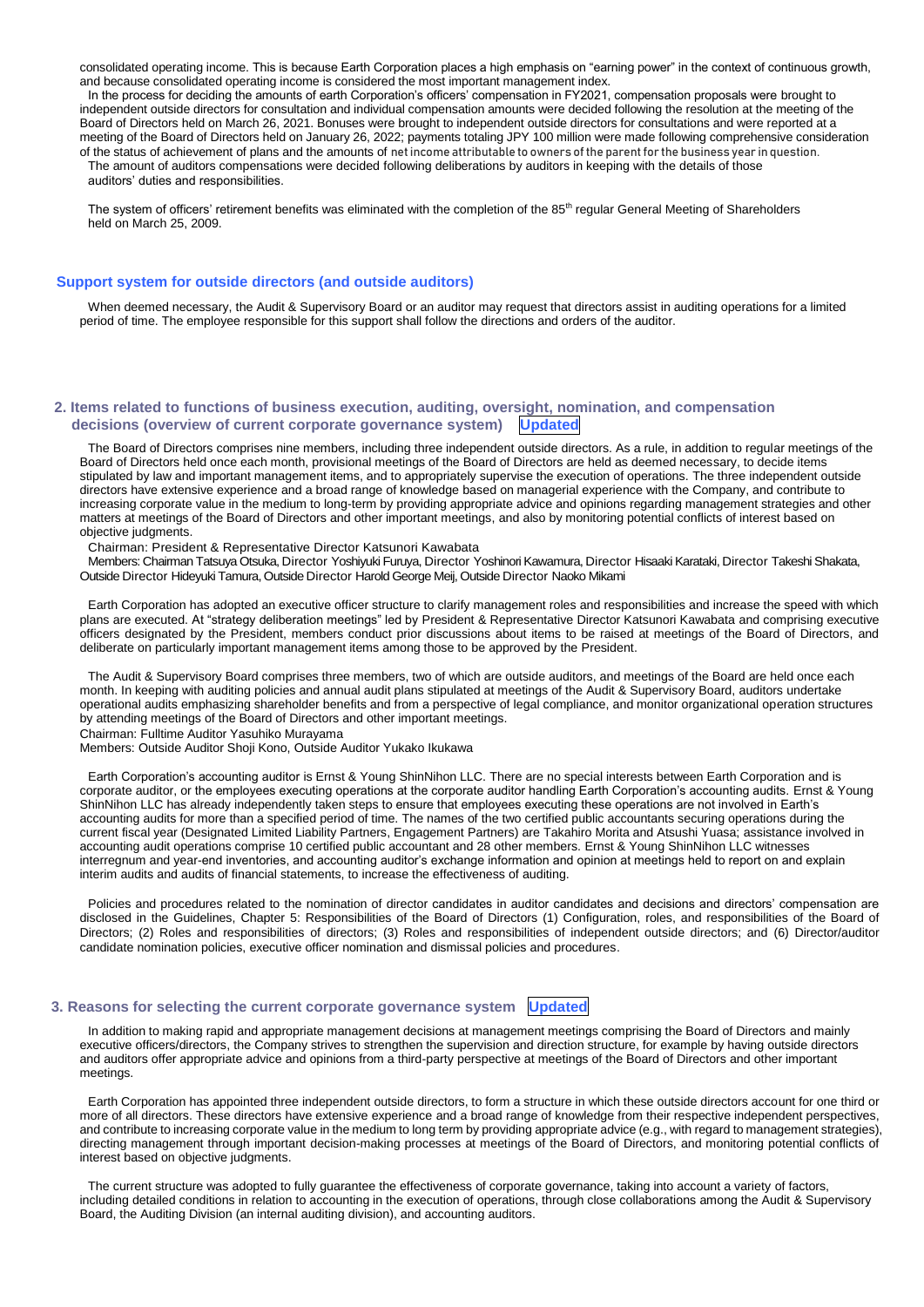# **1. Measures to energize General Meetings of Shareholders and promote smooth exercise of voting rights**

|                                                                                                                                         | Supplementary explanations                                                                                                                                                                                |
|-----------------------------------------------------------------------------------------------------------------------------------------|-----------------------------------------------------------------------------------------------------------------------------------------------------------------------------------------------------------|
| Scheduling of General Meeting of<br>Shareholders to avoid overlap with<br>other companies                                               | The regular General Meeting of Shareholders for FY12/21 was held on March 25,<br>2022, to avoid overlap on the day that many other Japanese companies hold these<br>meetings (on March 30, 2022).         |
| Exercise of voting rights by<br>electromagnetic means                                                                                   | A designated website has been established by Earth Corporation to enable the<br>exercise of voting rights via the Internet.                                                                               |
| Measures to improve the voting<br>environment for institutional investors,<br>including participation in electronic<br>voting platforms | Earth Corporation has been participating in electronic voting platforms since the 98 <sup>th</sup><br>regular General Meeting of Shareholders.                                                            |
| <b>Providing the Convocation Notice</b><br>(summary) in English                                                                         | To increase convenience for overseas institutional investors, summaries of the<br>Convocation Notice for the General Meeting of Shareholders and proposals are<br>translated into English for disclosure. |

# **2. IR activities**

|                                                               | Supplementary explanations                                                                                                                                                                                                                                                                                                                                                                                                                                                                                       | Explanation<br>by<br>representative |
|---------------------------------------------------------------|------------------------------------------------------------------------------------------------------------------------------------------------------------------------------------------------------------------------------------------------------------------------------------------------------------------------------------------------------------------------------------------------------------------------------------------------------------------------------------------------------------------|-------------------------------------|
| Creation and publication of disclosure<br>policy              | The Basic IR Policy, which clearly documents policies related to<br>Earth Corporation's IR structures and activities, is disclosed on the<br>Company's website.                                                                                                                                                                                                                                                                                                                                                  |                                     |
| Regular briefings for analysts and<br>institutional investors | Briefings for analysts and institutional investors are held twice<br>each year. The financial results briefing for FY12/21 was held<br>on February 16, 2022 (Wednesday), and was accessed by 43<br>lines.<br>At these briefings, the President & Representative Director provides<br>explanations on items including the Company's performance and<br>future outlook. Individual meetings with investors and analysts are<br>also held appropriately, in an effort to build relationships with these<br>parties. | Provided                            |
| Posting of IR materials on the website                        | IR materials posted on the website include brief reports on financial<br>results, securities reports, performance reports, financial results<br>briefing materials, and press releases.                                                                                                                                                                                                                                                                                                                          |                                     |
| Establishment of IR division (staff)                          | Earth Corporation's IR operations are handled within the Group<br>Business Management Department of the Group Management<br>Headquarters. IR operations are administered by the Senior<br>Executive Officer and General Manager of the Group<br>Management Headquarters.                                                                                                                                                                                                                                         |                                     |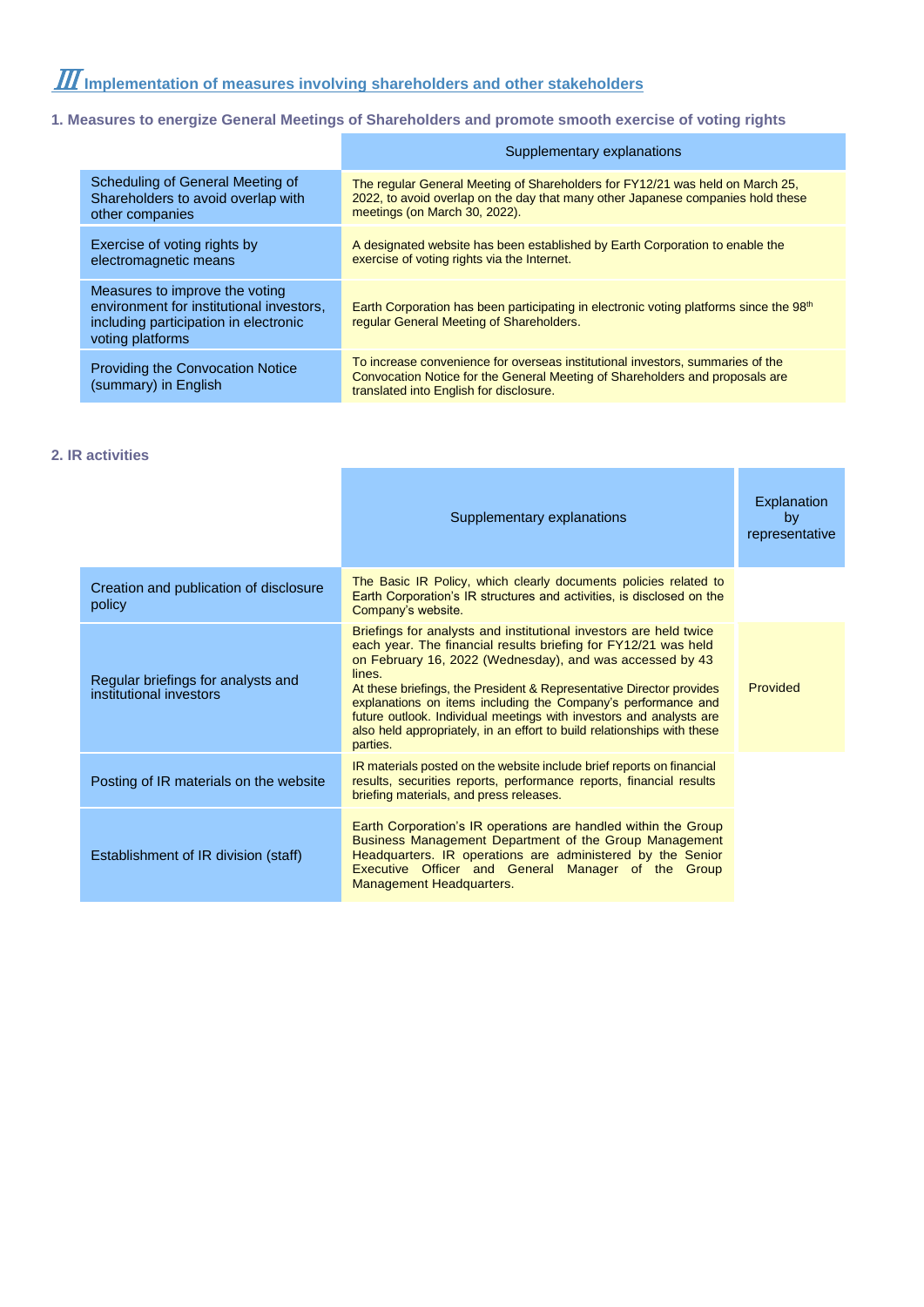# **3. Measures to ensure due respect for stakeholders**

|                                                                              | Supplementary explanations                                                                                                                                                                                                                                                                                                                                                                                                                                                                                                                                                                                                                                                                                                                                                                                                                                                                                                                                                                                                                                                                                                                                                                                                                                            |
|------------------------------------------------------------------------------|-----------------------------------------------------------------------------------------------------------------------------------------------------------------------------------------------------------------------------------------------------------------------------------------------------------------------------------------------------------------------------------------------------------------------------------------------------------------------------------------------------------------------------------------------------------------------------------------------------------------------------------------------------------------------------------------------------------------------------------------------------------------------------------------------------------------------------------------------------------------------------------------------------------------------------------------------------------------------------------------------------------------------------------------------------------------------------------------------------------------------------------------------------------------------------------------------------------------------------------------------------------------------|
| Stipulation of internal rules for respecting<br>the position of stakeholders | Earth Corporation established "Earth Corporation Conduct Guidelines" as a standard of<br>conduct to promote fair activities in accordance with corporate ethics. These Guidelines<br>stipulate the ideal approach to be taken with regard to various stakeholders, including<br>shareholders and investors, customers, society, transaction partner and competitor<br>companies, and employees.                                                                                                                                                                                                                                                                                                                                                                                                                                                                                                                                                                                                                                                                                                                                                                                                                                                                       |
| Environmental protection, CSR,<br>and related activities                     | Earth's basic sustainability policy is that "Based on the management philosophy that<br>Earth Corporation will 'Act to live in harmony with the Earth,' we will collaborate with<br>stakeholders to take on issues related to sustainability, and contribute to continuously<br>increasing corporate value and to building a sustainable society." Based on this policy,<br>we have identified the following five material issues, and will work toward responding to<br>them appropriately.<br>- Provide products and services that contribute to safe and comfortable living<br>- Respond to climate change<br>- Pay attention to global environmental problems<br>- Promote sustainable procurement<br>- Create workplaces that support activities by diverse individuals<br>In keeping with the "Basic Environmental Policy," Earth undertakes companywide<br>environmental protection activities, including compliance with various environmental<br>laws, reducing waste, and promoting recycling. The entire company has been certified<br>and registered with the Ministry of the Environment's EcoAction 21 environmental<br>management system. The Company has issued CRS reports since 2017, publishing its<br>activities targeting sustainability issues. |
| Policies related to the provision of<br>information to stakeholders          | Earth Corporation's "Timely Disclosure Manual" defines the basic policy on timely<br>disclosure as an effort to promote understanding of the Company's management policies<br>by always actively disclosing information from the perspective of shareholders and<br>investors, based on the belief that timely and appropriate disclosure of information to<br>shareholders and investors is an important duty of the Company.                                                                                                                                                                                                                                                                                                                                                                                                                                                                                                                                                                                                                                                                                                                                                                                                                                        |
| Other                                                                        | As a contact point for consultations from consumers, Earth has established a contact<br>division for making use of items noticed by customers, to respond sincerely to inquiries,<br>complaints, and requests from customers.                                                                                                                                                                                                                                                                                                                                                                                                                                                                                                                                                                                                                                                                                                                                                                                                                                                                                                                                                                                                                                         |

# $I\!V$ Items related to internal control systems

#### **1. Basic approaches to internal control systems and the status of system implementation**

Earth Corporation decided on a "Basic Policy on Internal Control Systems" at meetings of the Board of Directors, and has put in place systems as required to ensure that the execution of directors' duties are in compliance with laws and the Articles of Incorporation, and to ensure the appropriateness of other operations at Earth Corporation.

The text of the "Basic Policy on Internal Control Systems" is as follows:

1. Systems to ensure that the Company's directors and employees execute their duties in compliance with laws and regulations and the Articles of Incorporation

(1) Earth Corporation created and complies with "Earth Corporation Conduct Guidelines," and strives to be a "viable company" by providing products from a customer perspective and fulfilling its social responsibilities as a company. (2) Earth Corporation has established a contact point for internal reporting, which is operated by a Compliance Committee that includes directors and auditors.

(3) The Audit Division, which is governed directly by representative directors, reports on the results of operational audits to representative directors and management meetings.

(4) Earth Corporation has absolutely no relationships with antisocial forces or related organizations, and when inappropriate requests are received, the Company responds with a resolute attitude in collaboration with the police, lawyers, and other outside agencies.

2. System for storage and management of information related to the execution of duties of the Company's directors In accordance with Document Management Regulations, Earth Corporation records, on paper or in electronic media, important meeting minutes, circulars, contracts, and copies of important documents submitted to government agencies, and the divisions with jurisdiction take responsibility for the storage and management of those documents.

3. Regulations and other systems related to the management of risks of losses at Earth Corporation

(1) At Earth Corporation, the Crisis Management Committee leads studies on the status of risk management and response methods, in accordance with basic regulations on crisis management.

(2) To ensure continuity in business even in the event of natural disasters or cases of inappropriate execution of operations, the Company's Crisis Management Committee has created a Business Continuity Plan (BCP), and has constructed a Business Continuity Management (BCM) system. The status of the Crisis Management Committee's activities is reported appropriately to the Board of Directors.

(3) Earth Corporation has created "Information Security Management Regulations" and a manual for the management of information assets. The ISMS Committee leads activities aimed at preventing information leaks and system failures, and responding when such incidents occur.

4. Systems to ensure the efficient execution of the duties of the Company's directors

(1) As a rule, Earth Corporation holds meetings of the Board of Directors once each month, to deliberate and decide on important management items, in accordance with the "Board of Directors Regulations." Furthermore, as a rule, management meetings attended by executive officer/directors, the President, and executive officers nominated by the President are held once each month to deliberate and decide on specified items, to ensure rapid decisions on items related to the execution of operations.

(2) Earth Corporation creates comprehensive budgets for each business year and Medium-term Management Plans in accordance with the budget management regulations, and following approval by the Board of Directors, shares these budgets and plans with directors and employees.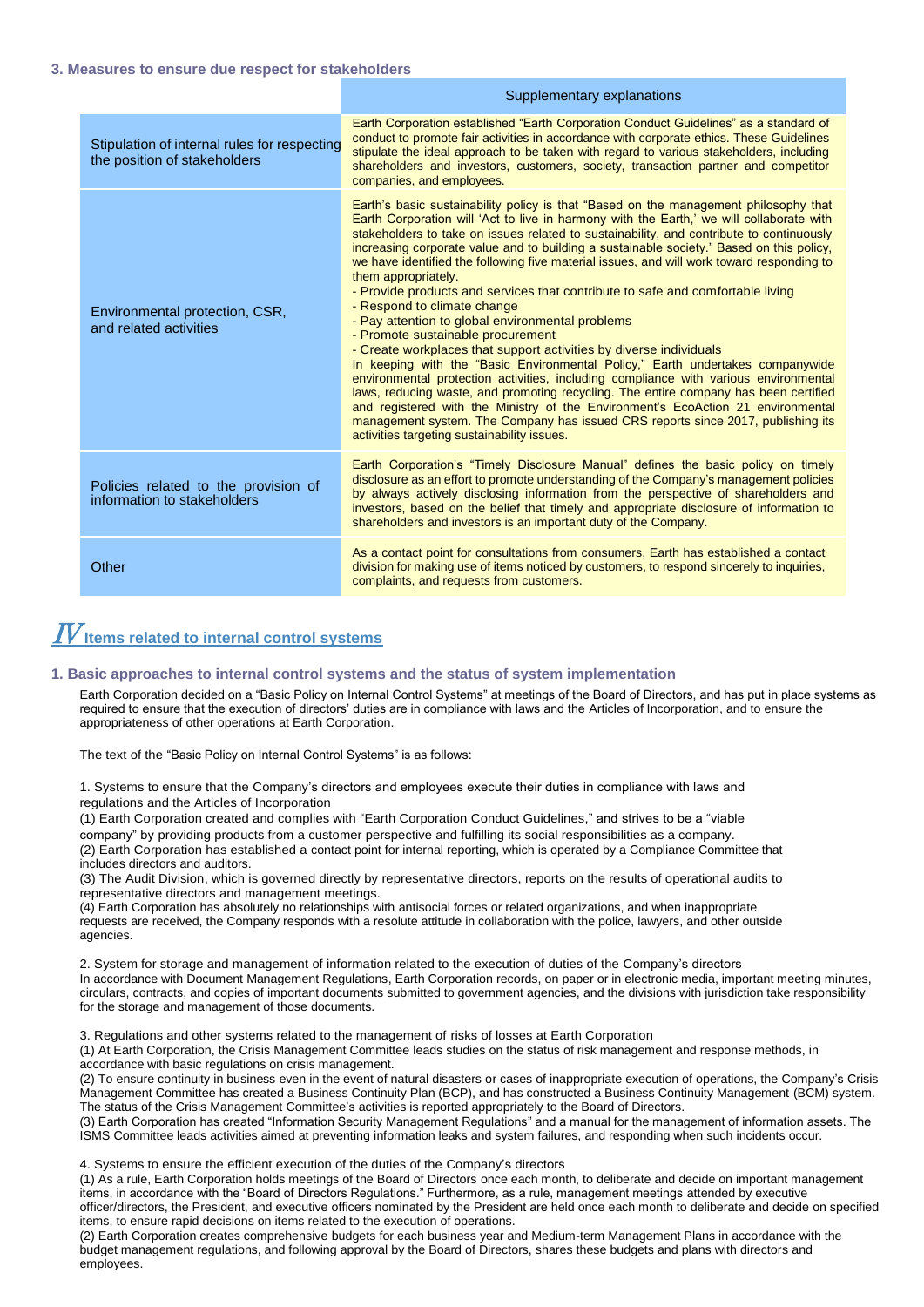(3) The Company has introduced an executive officer system, and separates management decision-making and supervisory functions from operational execution functions, to enable rapid management decision-making, strengthen supervision by the Board of Directors, and enable the efficient execution of operations.

(4) The Company holds strategy execution meetings and business execution meetings attended by directors, auditors, executive officers, and persons nominated by the President. Strategy execution meetings serve as a venue for discussions on important items and issues involving companywide strategies while business execution meetings serve as a venue for reporting on the status of progress in business budgets, sharing the status of execution of operations in the respective areas covered.

(5) The Company has set the term of directors at one year, and clarifies the management responsibilities of directors during each business year, establishing management systems to enable rapid response to changes in the management environment. Mobility of the Board of Directors is ensured by setting the number of directors between three and 10.

5. System to ensure appropriate operations by a corporate group comprising Earth Corporation and its subsidiaries

(1) Subsidiaries create regulations related to compliance and risk management, and provide education and training to ensure that behavior is in compliance with laws and regulations, while at the same time putting in place measures to prevent management risks in advance, and to respond when such risks materialize.

(2) Each subsidiary establishes its own contact point for internal reporting, and operates an internal reporting system.

(3) In accordance with the Group Company Management Regulations, subsidiaries submit information on their own management performance, financial status, and other important information to the Group Management Headquarters, which is under the direct jurisdiction of Earth Corporation's representative director.

(4) Subsidiaries submit budget-related documents to Earth Corporation's Group Management Headquarters, and receive approval from Earth's Board of Directors on budget decisions.

(5) Subsidiaries submit monthly performance and related information to Earth Corporation's Group Management Headquarters.

(6) The Company analyzes differences between the subsidiaries' budgets and performance, and submits monthly reports to Earth's Board of Directors.

(7) The Audit Division conducts internal audits of subsidiaries as deemed necessary, and subsidiaries cooperate in these audits. (8) To systematically manage risks affecting the Earth Group, the Company has established a Crisis Management Committee, which deliberates on

issues and responses related to the promotion of risk management for the Group as a whole.

(9) To respond appropriately to internal control reporting systems related to financial reporting in the Earth Group, the Company has established an Internal Control Promotion Committee, and strives to ensure fairness in financial reporting for the Group as a whole.

(10) The Company's auditors may request opinions or information from the Earth Group's directors, auditors, or key employees.

6. In cases where the Company's auditors request the appointment of an employee to assist in auditing operations: Items related to the employees in question, the independence of those employees from the Company's directors, and ensuring the effectiveness of auditors' instructions to those employees

(1) When deemed necessary, the Audit & Supervisory Board or an auditor may request that directors select an employee to assist in auditing operations for a limited period of time.

(2) The employee responsible for the support described in (1) above shall follow all directions and orders of the auditor during this period.

(3) When an employee is selected for the support described in (1) above, personnel transfers, discipline, and HR evaluations for the employee in question during the required period shall be reported in advance to the Audit & Supervisory Board, and independence shall be secured by obtaining the opinions of the Board.

7. Items related to the prepayment of costs arising from the execution of the Company's auditors' operations, costs arising from reimbursement procedures or the execution of other duties, and policies involving the processing of debt

(1) Based on budget requests from the Company's auditors or the Audit & Supervisory Board in relation to the execution of operations, a budget for the invoice amount in question shall be created, and payment shall be made accordingly.

(2) The Administration Headquarters, General Affairs Department, shall assist in pre-payment of expenses related to the execution of duties from auditors, and in reimbursement procedures or other required operations.

8. Systems for reporting to Earth Corporation's auditors by the Company's directors or employees or subsidiaries' directors, etc., other systems related to reporting to auditors, and systems for confirming that reporting parties are not subject to disadvantageous treatment as a result of submitting such a report

will (1) When deemed necessary, auditors shall attend strategy execution meetings, business execution meetings, branch manager meetings, and other important meetings, to monitor the status of execution for operations by directors and employees.

(2) In the event that a director or employee at Earth Corporation discovers a fact that could potentially result in substantial damage to the Company, that fact shall be reported to an auditor immediately.

(3) As members of the Compliance Committee, the Company's auditors shall monitor the Company's internal reporting system to ensure that the system is functioning.

(4) Earth Corporation prohibits the disadvantageous treatment of a director or employee of Earth Corporation or its subsidiary as a result of that party submitting a report to the Company's auditors, and all directors and employees of Earth Corporation and its subsidiaries shall be made fully aware of this prohibition.

9. Systems to ensure that other audits by the Company's auditors are undertaken effectively

(1) The Company's auditors may request an audit of the Audit Division as deemed necessary.

(2) The Company's auditors shall attend meetings of the Board of Directors, important meetings, and committee meetings to monitor important decision-making processes and the status of execution of operations, and shall express opinions as deemed necessary.

(3) The Company's Audit & Supervisory Board may appoint a lawyer, certified public accountant, consultant, or other outside advisor as deemed necessary.

# **2. Basic approaches to eliminating antisocial forces, and status of related measures**

The "Basic Policy on Internal Control Systems" and "Earth Corporation Conduct Guidelines" clearly stipulate that as a member of society, Earth Corporation shall have absolutely no relationships with antisocial forces or related organizations that could threaten the safety or order of civil society, and all Earth Group Members are made fully aware of this stance. The Administration Headquarters, General Affairs Department, is designated as the division responsible for supervising responses, and persons responsible for preventing inappropriate requests shall be assigned to the Head Office and branches; in addition, the Company shall make efforts to prevent involvement by antisocial forces in management activities and to prevent damages from such forces, for example by meeting regularly with local police to gather relevant information.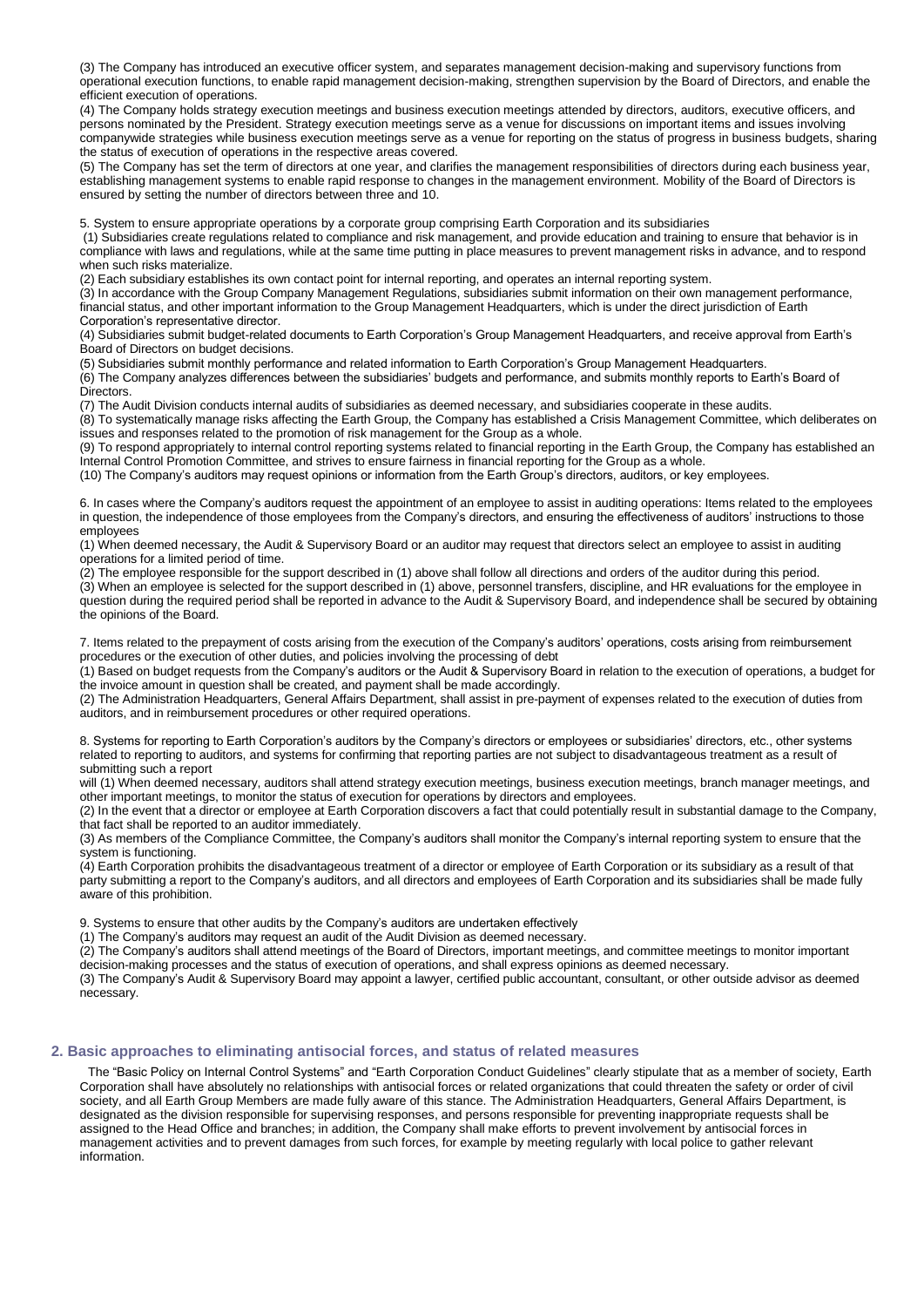

―――

# **1. Adoption of anti-takeover measures**

Adoption of anti-takeover measures None

Supplementary explanation of the items in question

## **2. Other items related to corporate governance systems**

As an issue for the future, the Company shall further strengthen compliance systems and corporate governance systems at consolidated subsidiaries, and shall enhance the direction of nomination and compensation decision processes.

#### Outline of timely disclosure system

As the person responsible for handling information, the Senior Executive Officer and General Manager of the Group Management Headquarters shall receive reports on all information subject to timely disclosure, and shall bear responsibility for managing the effectiveness of timely disclosure systems, for example by making judgments on the need for timely disclosure and giving instructions on appropriate disclosure procedures.

The Group Business Management Department of the Group Management Headquarters shall be the division responsible for timely disclosure. At present, this division comprises five persons, including the division manager.

In the flow of the administration for timely disclosure, all information, regardless of its type (e.g., regarding decisions, occurrences, financial results, information related to adjustments to performance forecasts and dividend forecasts, and other information), shall be aggregated by the person responsible for handling information, where judgments will be made regarding the need for timely disclosure. Regarding information for which timely disclosure of is deemed necessary, the Board of Directors shall approve disclosure for facts regarding decisions and information on financial results, and the President & Representative Director shall approve disclosure of information related to occurrences and information on adjustments to performance forecasts and dividend forecasts and other related information. After these approvals, the party responsible for handling information shall receive a report, and the division in charge of timely disclosure shall immediately disclose the information through TDnet, in accordance with the Timely Disclosure Regulations. (Refer to the diagram below.) This system is clearly documented in the Company's IR Operation Regulations.

Procedures closely related to the above system have been put in place to prevent insider trading before it occurs. The Company has established insider information management regulations, and has appointed a person responsible for information management and a person in charge of information management as the parties who manage important information. Given the nature of the information in question, the person responsible for information management is closely involved with timely disclosure information, so this person shall be the Senior Executive Officer and General Manager of the Group Management Headquarters, and the persons in charge of information management shall be the general managers of each relevant division. Based on this system, important information shall be quickly centralized with the person responsible for information handling (the person responsible for information management), and we believe that this system ensures the effectiveness of the timely disclosure system and the information management system.